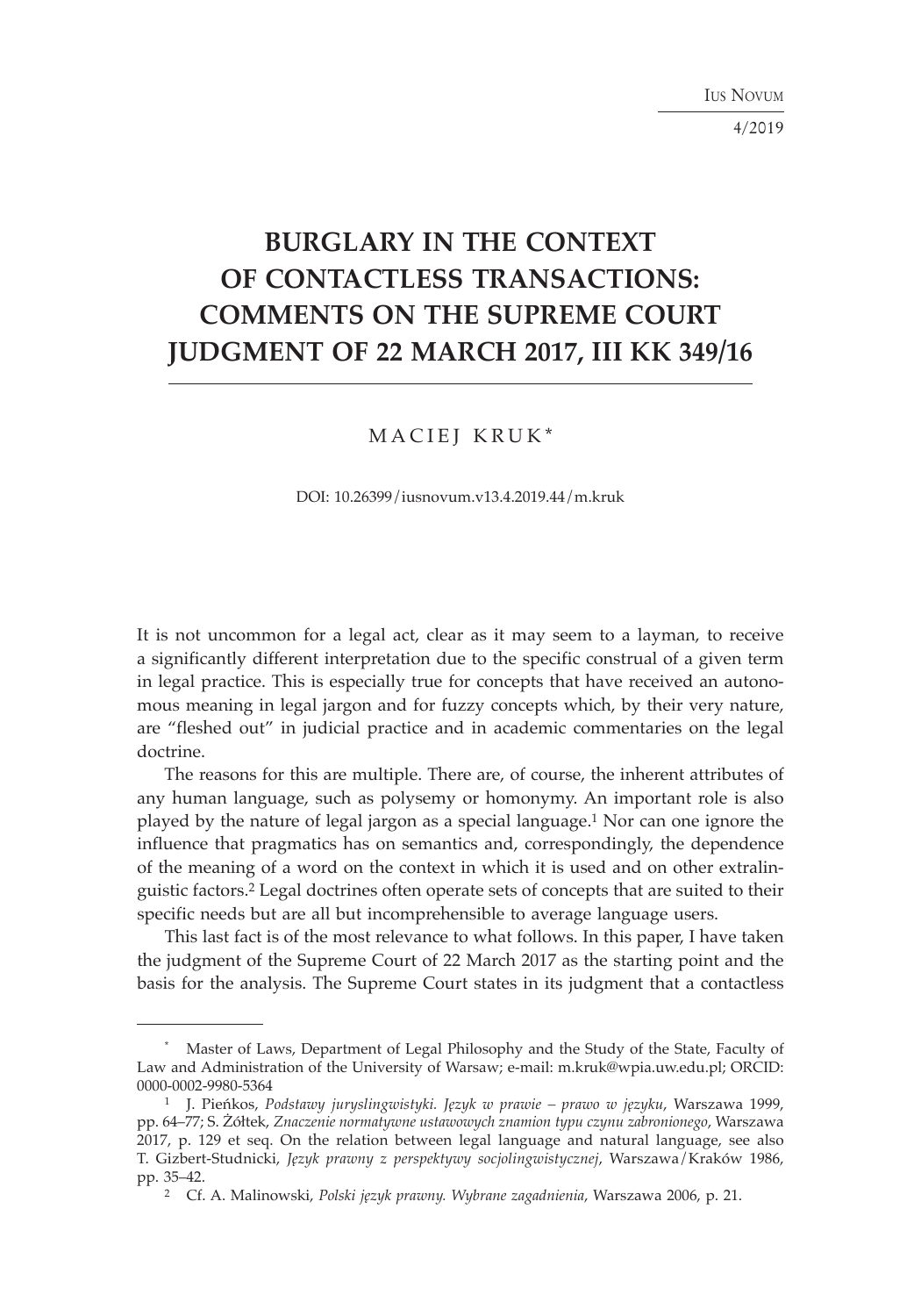transaction conducted using a stolen payment card contains the constituent elements of the crime under Article 279 §1 of the Criminal Code, i.e. burglary.3

The paper is basically divided into two parts. First, I present an outline of the evolution of the term "burglary" as construed in the criminal law. Special consideration is given to an analysis of the constituent elements of burglary as developed in judicial decisions and in the criminal law doctrine. The second part of the paper is directly concerned with the judgment of the Supreme Court referred to in the title. The commentary on the interpretative conclusions reached by the court are based on the observations made in the first part in combination with an expounding on the statement of reasons for the judgment. While approving of the general line towards developing an autonomous construal of the concept of burglary in judicial practice, I express reservations as to the correctness of the Court's assessment of the mechanisms involved in contactless payment transactions.

## 1. CONSTRUAL OF BURGLARY IN CRIMINAL LAW

Before discussing how the concept of burglary has evolved in legal practice over the years, I will consider the meaning of the word in common language. This will allow me to identify differences between the common usage and legal usage. Besides, one has to agree with the opinion that the dictionary meaning of a word cannot be totally ignored when interpreting the provisions of the criminal law.4

As it has been pointed out in literature, the distinguishing feature of the term "burglary" as used in everyday language is the element of applying physical force of varying intensity in order to remove a barrier preventing access to property.5 Another related element is the requirement that the removal of the barrier should result in gaining access to locked premises. This is reflected in the definitions contained in dictionaries of the Polish language. Thus, *Słownik języka polskiego PWN*  offers the following definition of the verb *włamać się* (to break in, to burglarise): "to force access to locked premises by breaking through security devices; also: to open by force a drawer, a strongbox, etc. in order to steal property."6 This definition

<sup>3</sup> Supreme Court judgment of 22 March 2017, III KK 349/16, OSNKW 2017, No. 9, item 50. The judgment was commented on by the representatives of the legal doctrine, who expressed both approving opinions: D. Krakowiak, *Płatność zbliżeniowa a kradzież z włamaniem. Glosa do wyroku SN z 22 marca 2017 r., III KK 349/16*, LEX/el. 2017; S. Łagodziński, *Glosa do wyroku SN z 22 marca 2017 r., III KK 349/16*, Palestra No. 9, 2018, pp. 95–103; and critical ones: Z. Kukuła, *Dokonanie płatności skradzioną kartą bankomatową. Glosa do wyroku Sądu Najwyższego z 22.03.2017 r., III KK 349/1*, Przegląd Sądowy No. 7–8, 2018, pp. 174–179; A. Lach*, Glosa do wyroku Sądu Najwyższego z dnia 22 marca 2017 r., sygn. III KK 349/161*, Prokuratura i Prawo No. 5, 2018, pp. 170–175; R. Sosik, *Wykorzystanie skradzionej karty płatniczej do wykonania płatności zbliżeniowych. Glosa do wyroku SN z dnia 22 marca 2017 r., III KK 349/16*, Glosa No. 2, 2018, pp. 121–127.

<sup>4</sup> Z. Bożyczko, *Kradzież z włamaniem w świetle doktryny i orzecznictwa sądów polskich*, Nowe Prawo No. 7–8, 1967, p. 902.

<sup>5</sup> L. Wilk, *Komentarz do art. 279*, [in:] M. Królikowski, R. Zawłocki (eds), *Kodeks karny. Część szczególna,* Vol. II: *Komentarz. Art. 222–316*, Warszawa 2017, p. 635.

<sup>6</sup> *Słownik języka polskiego PWN*, online version, www.sjp.pwn.pl/sjp/wlamac-sie;2536858 (accessed 19.10.2019).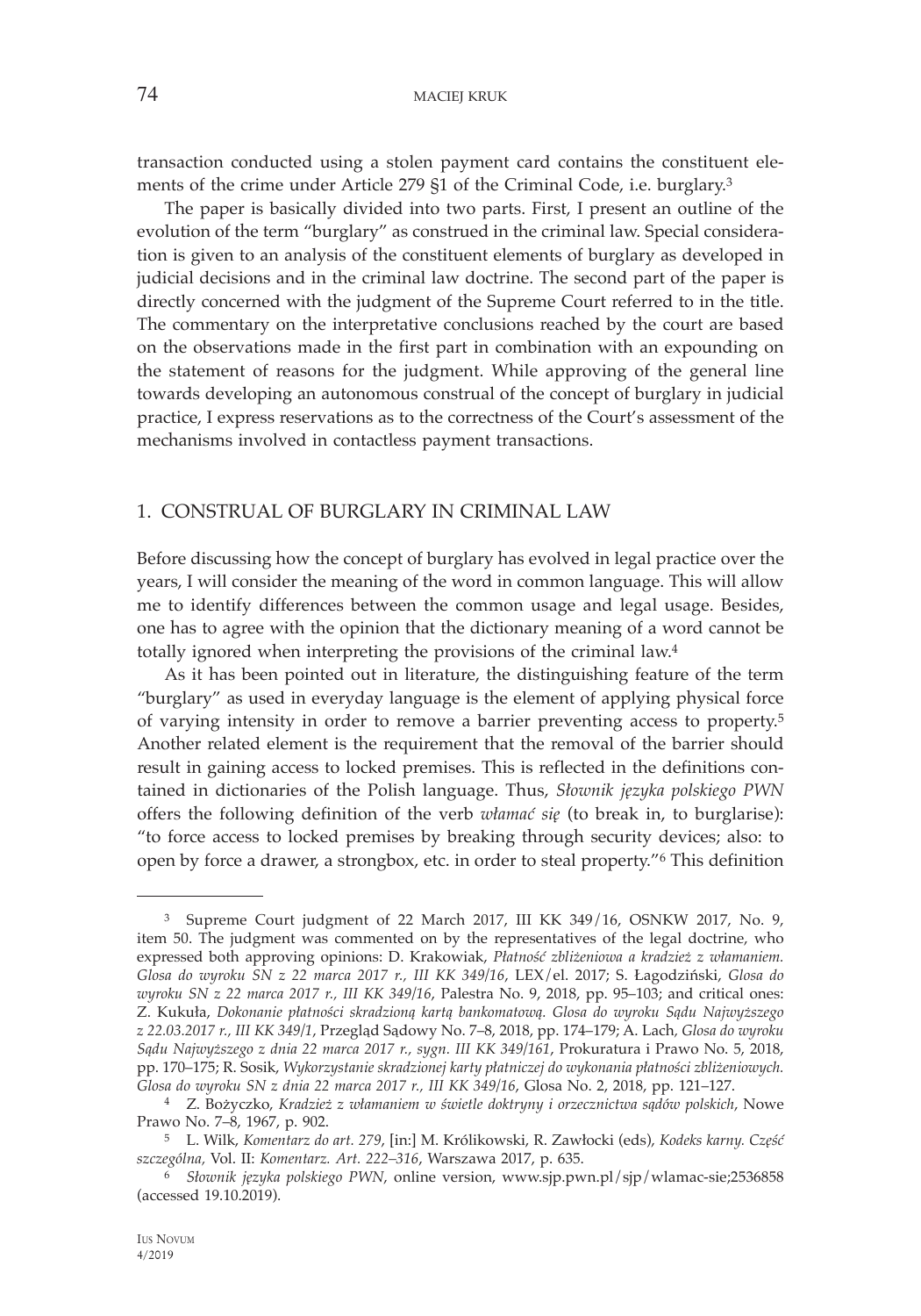is in agreement with the results of surveys conducted by Jerzy Wróblewski in 1966, according to which a burglary, as used in common language, necessarily involves two elements: the use of physical force and the breaking of a security measure.7 As one can see, the meaning of the word "burglary" in common language has not undergone any significant changes in the decades that have since elapsed.

It is worth noting that, by contrast to the post-war decades, when the term "burglary" first entered the substantive criminal law, $8$  the word has acquired a second meaning in common language as a result of the need to describe phenomena related to technological development. Namely, the aforementioned *Słownik języka polskiego PWN* provides the following definition of the verb *włamać się* at the second entry: "to unlawfully read or write data stored on a computer or a computer network after overriding security safeguard."9 I shall elaborate on this issue further on; at this point, suffice it to say that this novel meaning of the verb is of crucial significance to the court judgment discussed in this paper. At the same time, one has to make it clear that references to the dictionary definitions of a word should by no means determine whether a given legal interpretation is correct or not. One cannot but agree with voices warning against the instrumental treatment of dictionaries in legal interpretation, derogatorily referred to as "dictionary shopping".10 Nevertheless, the use of dictionaries to determine the meaning of a given expression may be helpful in the searching for possible lines of interpretation. It is precisely with this intention that I have quoted the dictionary definitions above. They provide comparative material for the ensuing examination of the legal usage of the discussed term.

Before proceeding with the analysis, I would like to note that, in literature, the attribution of autonomous meanings to linguistic units in legal practice and the subsequent extension of such meanings is known under the terms "technicalisation" or "terminologisation".11 This is also apparent in the case under consideration; indeed, it is a common and acceptable practice in the judicial practice the Supreme Court.12 In the criminal jurisprudence, discussion around the constituent elements of the crime of burglary has always been focused on two elements: breaking by the

 <sup>7</sup> J. Wróblewski, *Kradzież z włamaniem. Z zagadnień rozumienia tekstów prawnych*, Ruch

<sup>&</sup>lt;sup>8</sup> The term first appeared in Article 1 §3c of the Decree of 4 March 1953 on strengthening the protection of public property (Dz.U. No. 17, item 68), which reads: "A person who unlawfully appropriates public property (…) by committing burglary shall be punished by imprisonment of 2 up to 10 years." 9 *<sup>S</sup>łownik języka polskiego PWN*. Here it should be pointed out that there is a significant

similarity between this definition and the constituent elements of the crime envisaged by Article 287 §1 of the Criminal Code (computer fraud). This is one of the factors contributing to the lack of consistency in judicial practice with respect to the qualification of prohibited acts involving payment-card transactions. Cf. P. Opitek, *Kwalifikacja prawna przestępstw związanych z transakcjami kartą płatniczą*, Prokuratura i Prawo No. 2, 2017, pp. 77–105. For a detailed discussion of the offence under Article 287 of the Criminal Code, see P. Kardas, *Oszustwo komputerowe w kodeksie karnym*, Przegląd Sądowy No. 11–12, 2000, pp. 43–75.

<sup>10</sup> M. Matczak, *Why Judicial Formalism is Incompatible with the Rule of Law*, Jurisprudence and Legal Philosophy eJournal, Vol. 8, No. 66, August 2016, p. 24. 11 S. Żółtek, *supra* n. 1, p. 145.

<sup>12</sup> P. Nasuszny, *Treść i zakres pojęcia włamania jako okoliczności kwalifikującej przestępstwo kradzieży podstawowej w ujęciu doktryny i orzecznictwa sądowego*, [in:] L. Bogunia (ed.), *Nowa kodyfikacja prawa*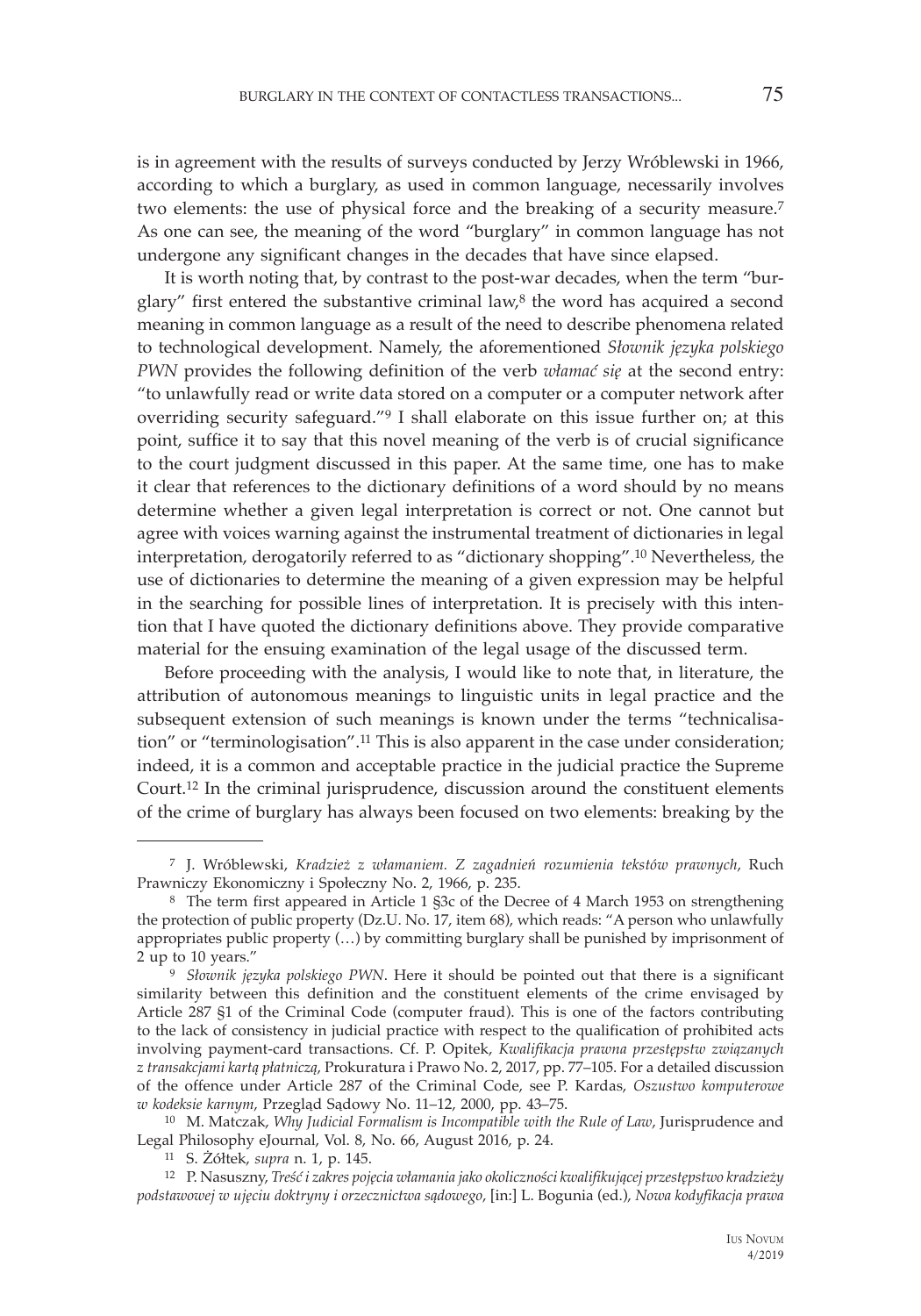perpetrator of a security measure preventing access to the object of theft and the requirement that the object be located in locked premises.13 Correspondingly, in what follows, I am going to focus on these two constituent elements due to their key role for the analysis.

The first of the above elements raises relatively few controversies. First of all, nowadays it is accepted without doubt that the perpetrator does not necessarily have to apply physical force in order to override the security measure that prevents access to the property in question.14 As it has been aptly pointed out in literature, the requirement would unjustifiably reward perpetrators acting in a more sophisticated manner.15 The uniform acceptance of this position is a result of the evolution in judicial practice that started in the late 1950s and continued into the 1960s. It is also a consequence of the academic dispute between the adherents of what is called "physical force theory" and the proponents of the "protection theory", in which the latter prevailed.16 Within the currently accepted theory, the key element of burglary is that the perpetrator acts contrary to the will of the lawful possessor rather than the fact that physical barriers to accessing the premises are removed.17 One should be aware, however, that the theory may well prove overly broad. Indeed, it is difficult to conceive of a situation, except where the owner disposes of an object with the intention of abandoning it, in which the owner does not manifest, at least by implication, that the object belongs to them.18

With respect to the element of breaking a security measure that prevents unauthorised access to property, it is irrelevant whether the security is physical, electronic or digital.19 This stands to reason since advanced security devices have come into common use with the development of technology. It would not be appropriate to propose different legal classifications of a prohibited act depending, for example, on whether the perpetrator has broken into a hotel room secured with an electromagnetic card or one secured with a regular key-operated lock. Consequently, an electronic security safeguard requiring an access code is considered equivalent to a physical access lock.20 Crucially, only a special obstacle designed to prevent unrestricted access to property can be considered a security measure. This excludes closures that do not block access to property.21

*karnego*, Vol. XIII, Wrocław 2003, p. 137. Cf. the Supreme Court ruling of 6 December 2006, III KK 358/06, OSNKW 2007, No. 2, item 17.

<sup>13</sup> A. Marek, T. Oczkowski, *Kradzież z włamaniem*, [in:] R. Zawłocki (ed.), *System Prawa Karnego*, Vol. 9: *Przestępstwa przeciwko mieniu i gospodarcze*, Warszawa 2015, p. 86.

<sup>14</sup> T. Dukiet-Nagórska, *Kradzież z włamaniem*, Nowe Prawo No. 10–12, 1981, pp. 80–81.

<sup>15</sup> P. Nowak, *Wykładnia znamienia "włamanie" na gruncie art. 279 § 1 Kodeksu karnego*, Palestra No. 7–8, 2013, p. 97.

<sup>16</sup> A. Marek, T. Oczkowski, *supra* n. 13, pp. 88–92.

<sup>17</sup> D. Pleńska, *Glosa do uchwały SN z 3.12.1966 r., VI KZP 42/66*, OSPiKA 1968, No. 2, p. 83.

<sup>18</sup> P. Nowak, *supra* n. 15, p. 97.

<sup>19</sup> T. Oczkowski, *Komentarz do art. 279*, [in:] R.A. Stefański (ed.), *Kodeks karny. Komentarz*, 3rd edn, Warszawa 2017, p. 1663. Cf. Supreme Court judgment of 9 September 2004, V KK 144/04, OSNK 2004, No. 1, item 1533. 20 L. Wilk, *supra* n. 5, p. 644.

<sup>21</sup> P. Kardas, J. Satko, *Przestępstwa przeciwko mieniu. Przegląd problematyki. Orzecznictwo (SN 1918–2000). Piśmiennictwo*, Kraków 2002, p. 48.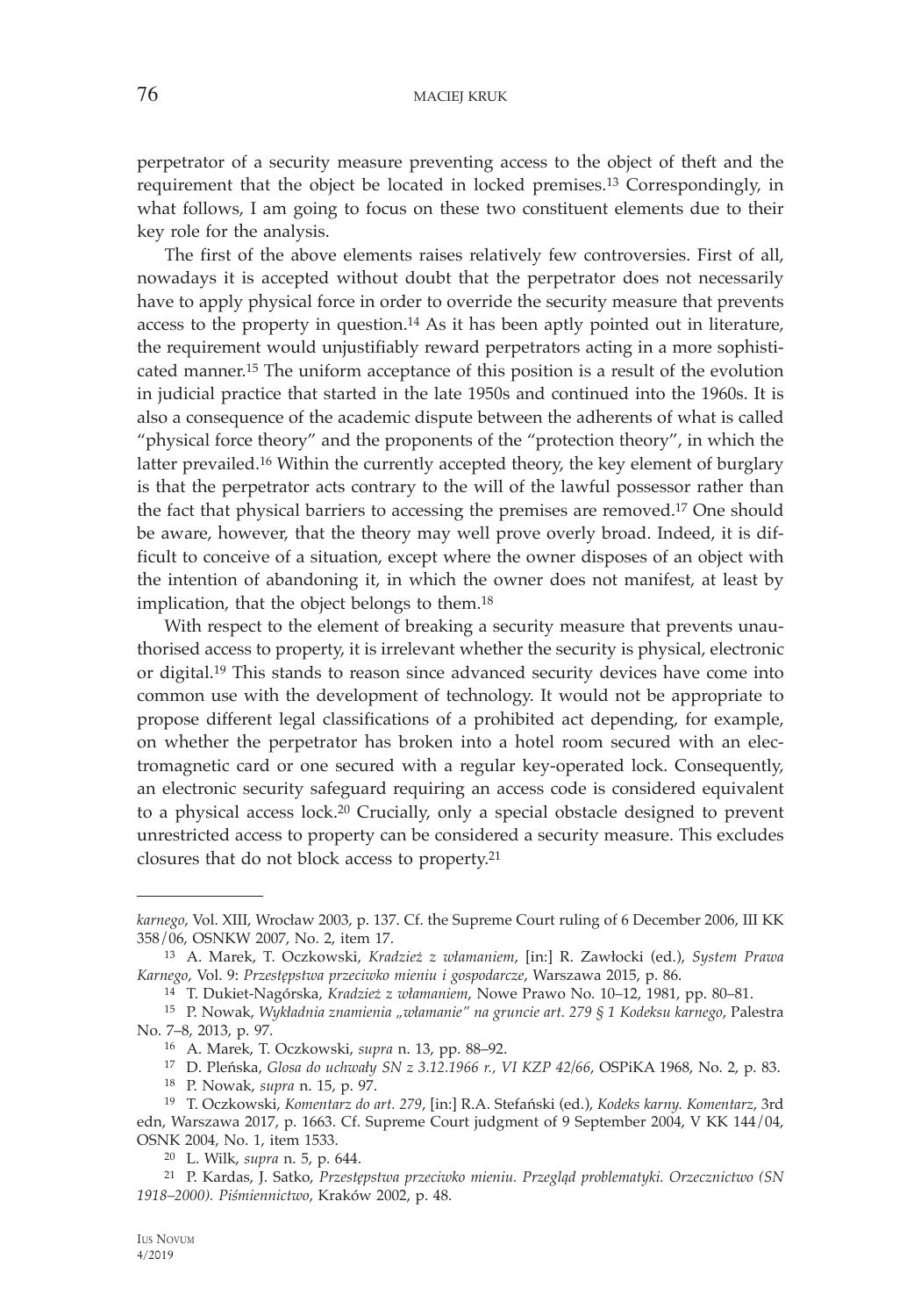In view of the above, one would venture a suggestion that the second constituent element of burglary, namely, the location access to which is blocked by a physical, electronic or digital security device, can cause more controversy when determining if burglary has been committed. This is largely due to the overly broad nature of the "protection theory", currently accepted in judicial practice and jurisprudence. As a result of the rejection of the "physical force theory", which emphasises the presence of a real and effective obstacle, in favour of the view defining a security device as any obstacle which gives an unambiguous indication of the owner's will to prevent unauthorised persons from accessing their property,22 the distinction between burglary and common theft has been blurred. Given this interpretation of a security device, one can easily classify as burglary the stealing of a wallet from a pocket secured with a zip fastener. Indeed, the fact that the pocket is zipped up constitutes an unequivocal manifestation of the owner's will to limit access to their pocket to unauthorised persons. Naturally, this interpretation is intentionally exaggerated, and therefore certainly incorrect. However, the example highlights the need for a precise definition of the space access to which is protected.

In the traditional approach, one of the essential elements of burglary is the requirement that the object of larceny be located in an enclosed room, that is a space enclosed by structural elements.23 In addition, it is generally agreed that the enclosed room in question must be a product of intentional human activity.24 The term "enclosed room" arguably excludes open-air space from consideration, even if access to such spaces is restricted by structures like fences, barriers, hedges or other enclosures, although this interpretation has not remained unopposed.25 This is by far not the only controversial issue with respect to the classification of burglary. For instance, there has been significant disagreement as to "other enclosed space", e.g. containers (packaging), tanks, or transporting facilities (pipelines), the common feature of which is that their main function is to store or transport property.26

While controversies around the correct classification of an "enclosed room" are of considerable significance for judicial practice, they are not the matter of my concern here. I will focus on the postulated need for an updated interpretation of the term "burglary" that would cover actions consisting in the "hacking" of security safeguards in a computer, computer network or an automatic teller machine (ATM) that results in the larceny of money, so that prohibited acts of this kind would be qualified under Article 279 §1 of the Criminal Code rather than Article 288 §1

<sup>22</sup> A. Marek, T. Oczkowski, *supra* n. 13, p. 89.

<sup>23</sup> W. Gutekunst, *O położeniu przedmiotu wykonawczego kradzieży z włamaniem*, Nowe Prawo No. 11–12, 1956, p. 54.

<sup>24</sup> Here human involvement may also consist in the appropriate adaptation of natural structures or structures created by animals. Cf. Z. Bożyczko, *Kradzież z włamaniem i jej sprawca*, Warszawa 1970, pp. 22–23.

<sup>25</sup> M. Dąbrowska-Kardas, P. Kardas, *Komentarz do art. 279*, [in:] A. Zoll (ed.), *Kodeks karny. Część szczególna*, Vol. III: *Komentarz do art. 278–363*, 4th edn, Warszawa 2016, p. 84. This controversy has a very long history in the Polish legal literature, cf. T. Dukiet-Nagórska, *supra* n. 14, pp. 75–77.

<sup>26</sup> In literature, this category was first distinguished by Z. Bożyczko. See Z. Bożyczko, *supra*  n. 24, pp. 25–26.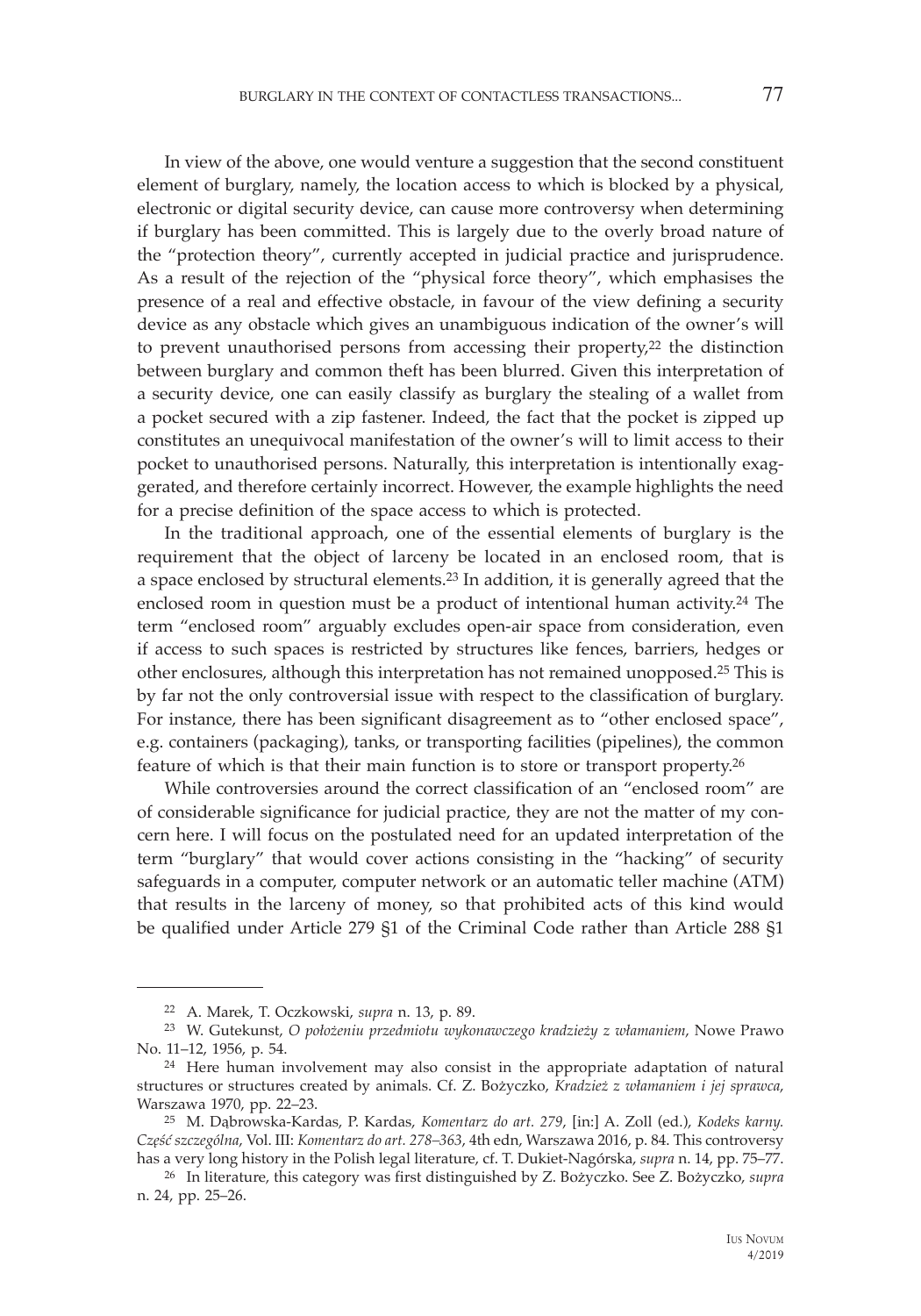## 78 MACIEJ KRUK

(computer fraud).27 Here one should refer to the position expressed by the Supreme Court in its judgment of 9 September 2004 in the case V KK 144/04, according to which an electronic security safeguard involving the use of an access code constitutes a *sui generis* lock of access for any person (including the authorised person) who intends to take possession of an object and, therefore, constitutes an equivalent of the object being physically locked in a room. Thus, burglary may involve not only breaking through a physical obstacle but also overriding electric, electronic, or computer-based security safeguards.28

It seems that this position stems from the confusion of two different elements: the security measures preventing unauthorised access to property and the location of the property access to which is prevented. As I have argued above, the view that a physical security device is equivalent to an electronic or digital security measure is fairly uncontroversial, at least, with respect to property located in a closed room. In this case, however, the location of objects is different. The larceny of funds by gaining access to a computer system or an electronic database cannot be treated in the same way as gaining access to a closed room or another enclosed space.29 The locations of objects are quite different in nature: the former, being a string of numerical data operated by means of the respective programming languages, exists only in the virtual space, whereas the latter exists physically and occupies a specific position in space. It does not mean that this line of reasoning is wrong as such; however, it does require additional justification. It is not enough to cite the equation of physical security devices to electronic and digital ones, since this argument concerns a separate issue, namely, the means of preventing access to property rather than the nature of the location of the property.

In search for a rationale for extending the semantic scope of the term "burglary" so that it would also cover acts that involve gaining access to computer data stored in bank accounts, etc., one may refer to a more recent meaning of the noun *włamanie* in everyday language. In common usage, the word can refer to the unauthorised reading or writing of data on a computer or computer network, preceded by the breaking (hacking) of security safeguards. From my point of view, an acknowledgment that legal language follows common language in this respect is a sufficient argument in favour of extending the interpretation of this element of burglary and adopting the new meaning of the word *włamanie*. In this way, the admissible location of an object of burglary for the purposes of legal qualification would include, apart from a closed room or so-called enclosed space, data stored on a computer or computer network. The other fundamental element of burglary, i.e. breaking of a security safeguard against access to property, remains unchanged. Obviously, in

<sup>27</sup> A. Marek, T. Oczkowski, *supra* n. 13, p. 98.

<sup>28</sup> Supreme Court judgment of 9 September 2004, V KK 144/04, OSNK 2004, No. 1, item 1533.

<sup>29</sup> This is also pointed out by M. Wiśniewski and M. Żukowska, who note that in judicial decisions where the execution of an unauthorised contactless transaction using a payment card has been classified as burglary the courts have avoided answering the question whether a bank account can be considered closed premises. M. Wiśniewski, M. Żukowska, *Współczesne problemy rozumienia pojęcia "włamania" na gruncie przepisu art. 279 § 1 k.k.*, Studia Prawnicze i Administracyjne No. 19 (1), 2017, p. 73.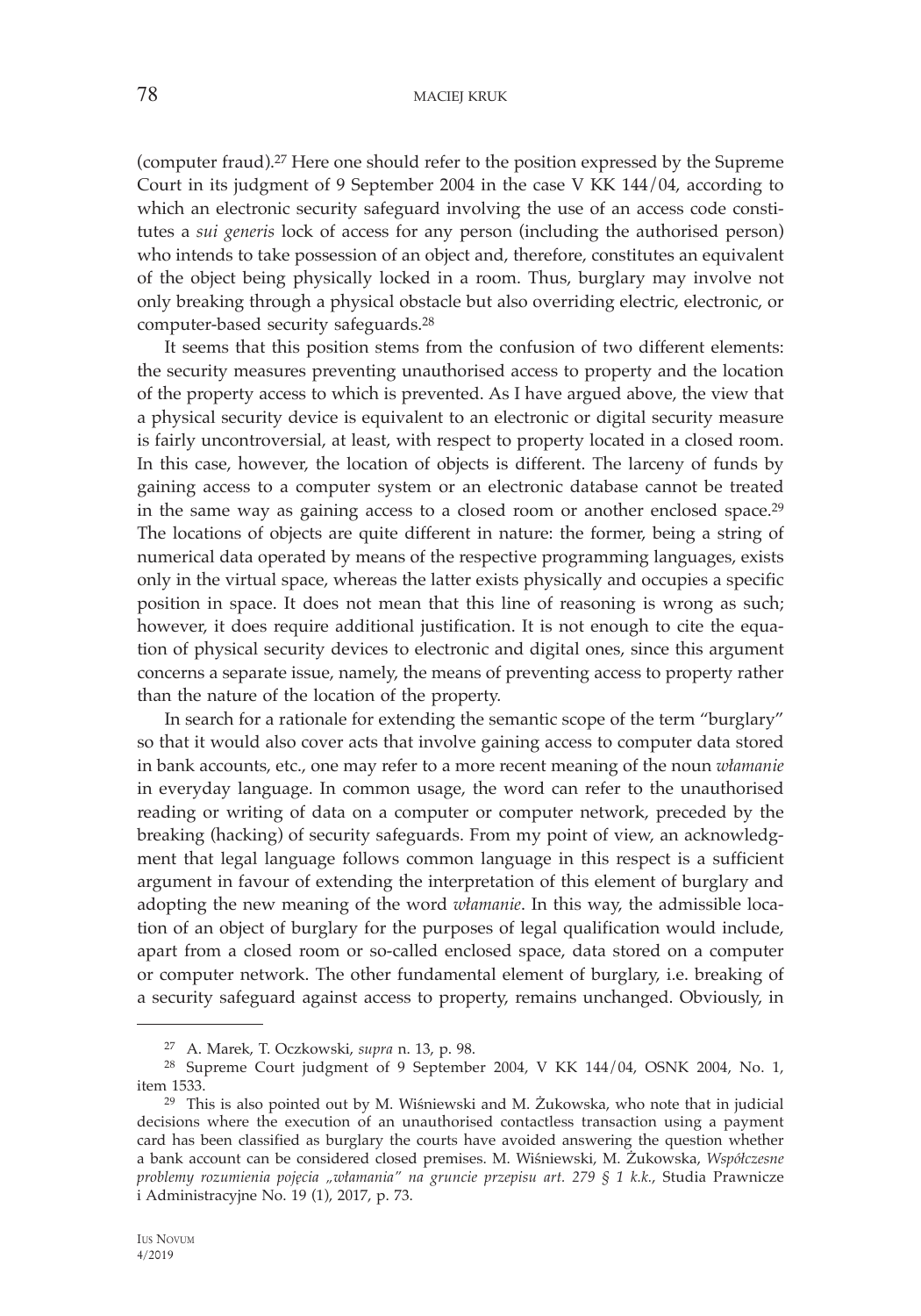the new context, the security safeguard will always be of an electronic or digital nature.

Approaching the subject matter of the case handled by the Supreme Court, I wish to consider whether larceny of money committed using a payment card can be qualified as burglary.30 A payment-card transaction usually involves four parties (the issuing bank, the merchant, clearing institutions, and the cardholder) and is a multi-stage process.31 The problem of the location of the object of larceny is fairly straightforward. As a result of a completed payment-card transaction, the customer can access funds accumulated in the bank account linked to the respective card.32 A bank account, on the other hand, is nothing else than data stored in the computer system of a given bank. Changes in the account are made according to the rules specified in the agreement concluded between the account holder and the account operator as well as in the general terms and conditions of the respective bank that apply to account operation and maintenance. Everything considered, there is no doubt that the larceny of funds through an unauthorised change in data records meets the location criterion for burglary as discussed above.

One is left with the question whether the second constituent element of burglary, i.e. breaking of a security device that prevents access to property, is present. In terms of ICT processes involved in a payment-card transaction, one can reasonably assume that the role of a security safeguard is performed by the access code. Authentication is carried out by the microprocessor built into the card and requires two pieces of information: one is the PIN code, known to the cardholder, and the other is the unique security key stored in the chip.33 Being an integral part of the card, the security key is used automatically and can hardly be seen as an independent security device. The same is not true for the personal access code. If a transaction requires the access code, $34$  it cannot be completed without the payer entering the respective sequence of digits on the terminal keyboard. Besides, the cardholder has an obligation not to disclose the code to third parties. Gross negligence in this regard may result in the payer's unlimited liability for unauthorised payment transactions.35

<sup>30</sup> On the issue of the legal status of a payment card in the criminal law, see R. Kędziora, *Charakter prawny kart płatniczych w prawie karnym*, Prokuratura i Prawo No. 12, 2011, pp. 59–69.

<sup>31</sup> P. Opitek, *supra* n. 9, pp. 82–83. Due to the complexity of the respective sequence of operations, I make references to the technical aspects of card transactions only to the extent necessary for developing the argument. A detailed analysis of the transaction process and a discussion of the related technical issues can be found in the work by P. Opitek cited above.

<sup>32</sup> The card is linked to the bank account in the case of debit cards. The situation is different for credit or prepaid cards. Still, the difference between those types of cards is insignificant considering the subject matter of this article. Therefore, in the case of the unauthorised use of a credit card or a prepaid card, the information and communications data are changed and the microprocessor is no longer a security safeguard.

<sup>33</sup> P. Opitek, *supra* n. 9, p. 87.

<sup>&</sup>lt;sup>34</sup> This will take place in most cases of direct payments, excluding contactless transactions of up to 50 zlotys or those that require authorisation by signature, where the signature put by the payer is compared to the specimen signature on the payment card (nowadays, however, the latter method is rarely used).

<sup>35</sup> Cf. Article 46 para. 3 of the Act on payment services of 19 August 2011, Dz.U. 2011, No. 199, item 1175 (and related acts of law in the Journal of Laws of 2016, items 1572, 1997; Journal of Laws of 2017, item 1089).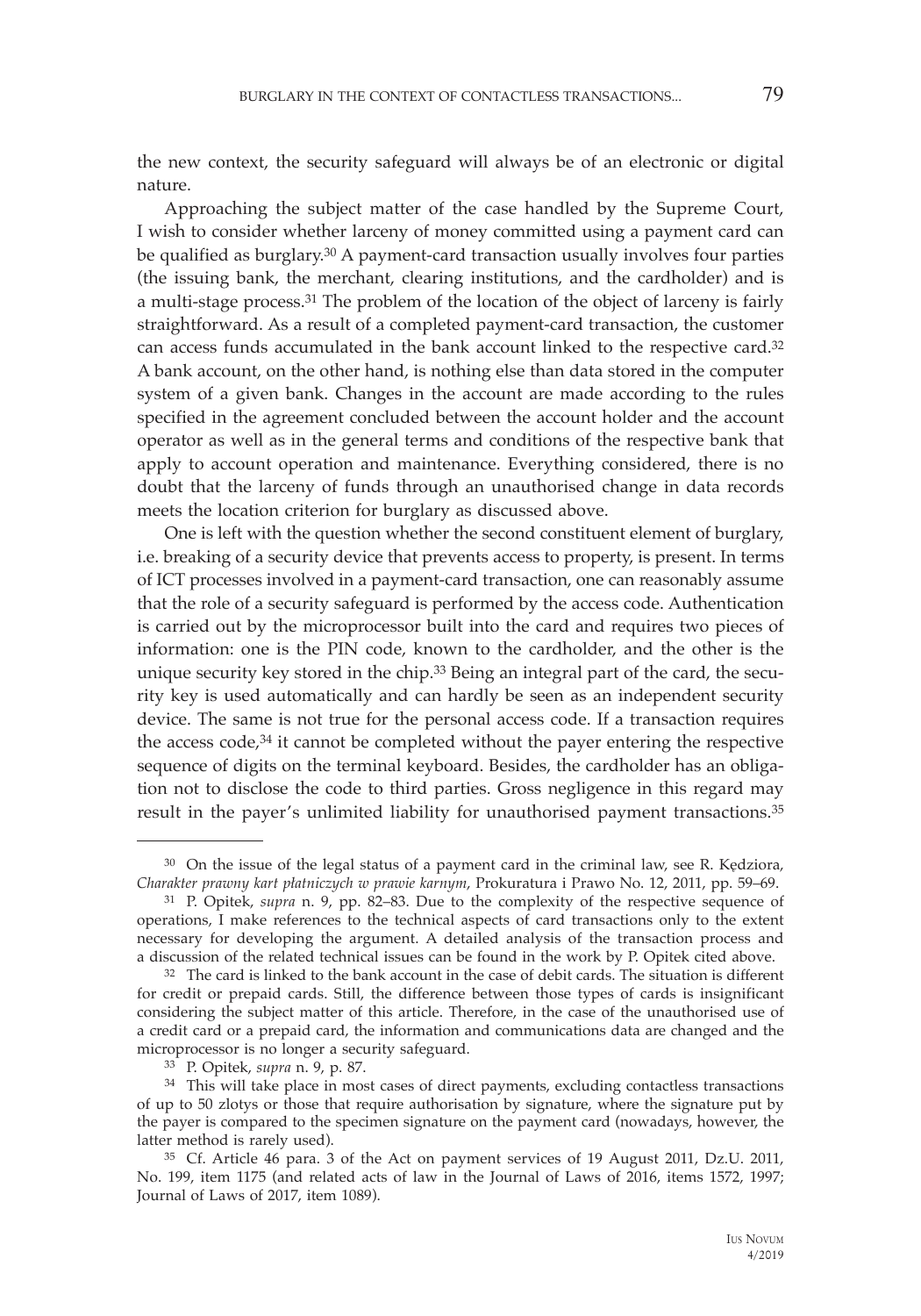In view of the above, one has every reason to assert that the larceny of funds perpetrated as a result of an unauthorised use of a payment card contains the constituent elements of the crime under Article 279 §1 of the Criminal Code as long as the action involved breaking of protection in the form of an access code.

### 2. COMMENTS ON THE SUPREME COURT JUDGMENT III KK 349/16

Now I shall discuss the issue which the Supreme Court had to resolve in the judgment referred to in the title of this paper, namely, the legal qualification of a larcenous contactless transaction conducted directly,36 by means of a payment card and without entering an access code. In its judgment, the Supreme Court states that transactions of this kind contain the constituent elements of the crime of burglary. One should take a closer look at the arguments presented in the statement of reasons for the judgment.

First, the Supreme Court expresses its approval for the line of reasoning under which, when interpreting the term "burglary", emphasis is placed on the very fact of breaking through the security measures that bar access to property and, at the same time, unequivocally manifest the possessor's will not to allow unauthorised persons to access the said property.37

After providing an outline of how the concept of burglary has been treated in judicial practice, the Supreme Court turns to the issue that is of most interest in this case, namely, the legal qualification of a payment transaction effected using another person's payment card. According to the Court, the view under which unlawful banking transactions requiring a PIN code must be qualified as burglary is "well established in judicial practice and undisputed in the literature".38 Next, the judges consider the nature of the function performed by an access code, concluding that the PIN code "while being, undoubtedly, an important means of protection against unauthorised access to the funds accumulated by the cardholder, is but an additional protection. The primary means of protection is the design of a payment card, which includes a microprocessor; without the microprocessor, no transaction can be effected, including contactless transactions that do not require a PIN code." Therefore, according to the Court, by merely bringing the payment card into the proximity with the terminal, the perpetrator intrudes into the cardholder's bank account, which is tantamount to breaking through the electronic safeguards of the cashless banking payment system. In its turn, this conduct contains the constituent elements of burglary by way of breaking through electronic security safeguards and committing larceny of property in the form of funds recorded in the bank's computer system.

This position calls for a comment. The key element of the above reasoning is the assumption that the primary means of protection of funds accumulated in a bank

<sup>36</sup> That is without the use of online payment systems, etc.

<sup>&</sup>lt;sup>37</sup> The judges clearly subscribe to the "protection theory" mentioned above.

<sup>38</sup> As mentioned in an earlier passage; I share this view.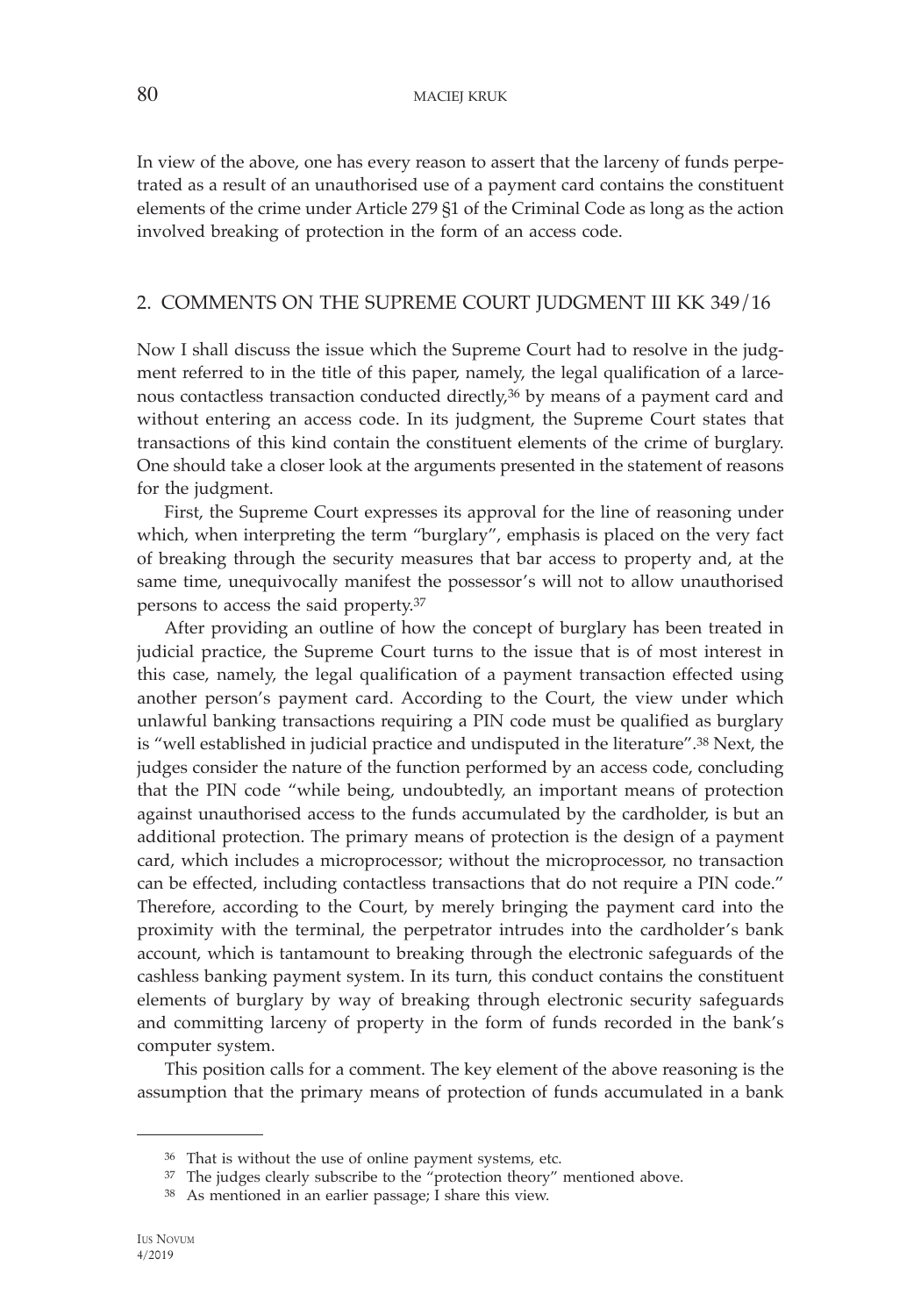account is the very design of a payment card, and more precisely, the microprocessor built into it. In my opinion, this assumption is debatable. In fact, an analysis of the technical aspects of a monetary transaction effected using a payment card gives no indication that the microprocessor functions as a security safeguard. The easiest way to demonstrate this is by comparing the process of a card transaction requiring an access code with a contactless transaction that does not require a PIN code. The microprocessor acts as a kind of "brain" that controls the whole process, since it is responsible for the exchange of data between the payment card and the payment terminal thanks to the software that enables the reading and writing of data in the electronic memory.39 As to the authorisation process, it is conducted by means of a unique security key stored in the chip and requires entering of the correct PIN code on the terminal keyboard.40 If authorisation fails, the transaction is aborted. Authorisation failures can be caused by entering a wrong access code or, which is increasingly rare, by placing a signature that does not coincide with the specimen signature on the card.41 As a rule, contactless transactions of up to 50 zlotys do not require authorisation with an access code or a signature. In effect, it is the authorisation requirement that plays the role of an obstacle to accessing funds accumulated in the cardholder's bank account.<sup>42</sup> The microprocessor itself, although it does control the technical side of the process, cannot be said to be a protection device<sup>43</sup> since, in the case of transactions that do not require authorisation, it – or rather the card it is built into – is but a defenceless tool in the hands of the person currently handling the card.44 The person can tap the card near a point-of-sale terminal without encountering any real obstacle, provided that the payment amount does not exceed 50 zlotys and that the daily limit for contactless transactions set by the bank has not been exceeded.45

42 The problem of no barrier being broken in contactless transactions is discussed by the commentators in their critical glosses concerning the Supreme Court judgment, listed in footnote 3 *supra*, as well as by the Court of Appeal in Gdańsk in its judgment of 27 November 2018, II AKa 307/18, published in Kwartalnik Sądowy Apelacji Gdańskiej No. 1, 2019, pp. 197–213.

43 This is a standpoint of the Court of Appeal in Gdańsk, which in the above-quoted judgment II Aka 307/18 stated that "a microprocessor built into the card is only an indifferent, considering the features stipulated in Article 279 § 1 Criminal Code, mechanism which enables one to communicate with the information system of the bank that has issued the card and to make payments using the payment card."

<sup>44</sup> This is true, at any rate, with respect to contactless transactions of up to 50 zlotys carried out at self-service vending machines, etc. In transactions involving a human factor, there is always a possibility of intervention by the merchant.

45 Cf. J. Blikowska, *Zadłużenie offline kartą płatniczą. Na koncie może powstać debet*, http:// www.rp.pl/Jak-zarzadzac-wydatkami/310029982-Zadluzenie-offline-karta-platnicza-Na-konciemoze-powstac-debet.html (accessed 19.10.2019).

<sup>39</sup> Cf. P. Opitek, *supra* n. 9, pp. 87–88.

<sup>40</sup> *Ibid.*, p. 87.

<sup>&</sup>lt;sup>41</sup> Another possibility is for the merchant to establish that the payer is not entitled to use a given payment instrument – when the respective transaction involves a human factor. Checking the payer's identity lies within the rights of the merchant as set forth in Section VI of the Act on payment services. However, everyday practice shows that this rarely happens; as a rule, the card never leaves the payer's hand.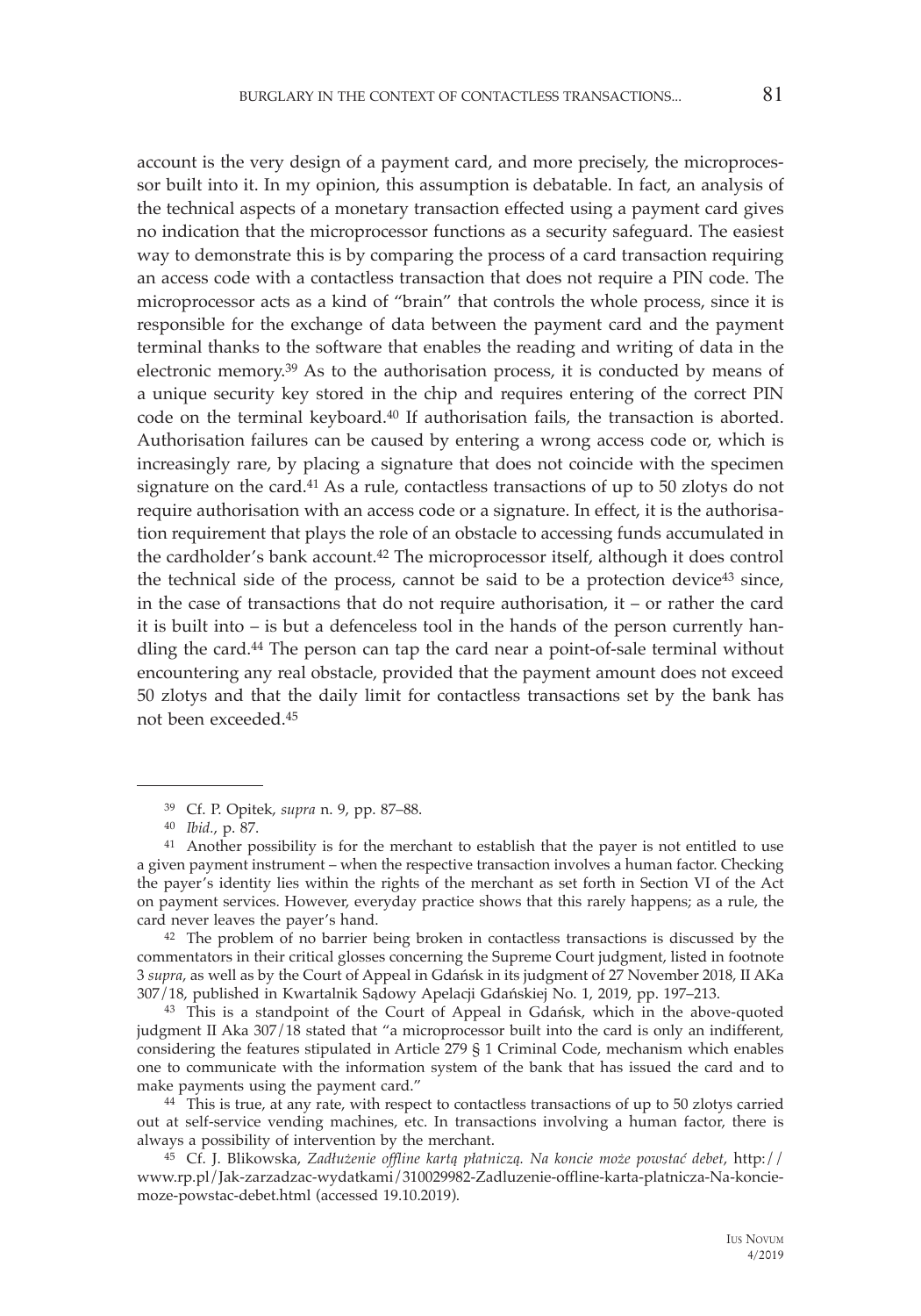82 MACIEJ KRUK

It seems that the lack of security safeguards was one of the reasons why the Payment System Council issued a recommendation to limit payer's liability for unauthorised contactless transactions to the equivalent of 50 euros.46 This is a noticeable reduction in comparison to the statutory limit initially established for chip-card transactions.47 A survey of internal regulations that were in force in the Polish banking sector at the beginning of 2015 showed that, by that time, banks had already adjusted their bylaws to the recommendations issued by the Payment System Council.48

Opponents of the above view may argue, citing the tenets of the "protection theory", that the essence of burglary does not consist in the actual breaking of a protection preventing unauthorised access to an object but rather in a conduct whose basic characteristic is the perpetrator's disregard for the will of the possessor to protect the object from other persons.49 Under this interpretation, it is sufficient that there is an external barrier clearly indicating that the purpose of its installation was to prevent access to the object by unauthorised persons.50 However, the application of this interpretation to contactless transactions that do not require an access code is problematic for at least two reasons. Firstly, as demonstrated above, in the case of contactless transactions, one can hardly discern any actual protection or obstacle. The microchip installed in the card cannot possibly be seen as a protective device, since its function in the course of a transaction is entirely different; in itself, it does not constitute an obstacle to conducting a transaction, unless this requires authorisation by means of a PIN code. What draws attention is the lack of the two-stage behaviour type characteristic of burglary, i.e. breaking of the security and taking the possession in order to keep it.51 From the judicial practice and commentaries on the legal doctrine, it also follows that there can be no question of burglary when gaining access to an object does not require any actual physical effort.52 Secondly, again as argued above, treating every manifestation of disregard for the will of the possessor of an object as significant for the qualification of a conduct as burglary would lead to an overly broad construal of the concept of burglary, since, in principle, the only case when the owner of an object does not manifest their will to exclude unauthorised persons from accessing the object is when they abandon the said object.<sup>53</sup> To

<sup>46</sup> See the press release of 30 September 2013 concerning the recommendations of the Payment System Council on the security of proximity cards, https://www.nbp.pl/systemplatniczy/ rada/20130930\_rsp\_rekomendacje.pdf (accessed 19.10.2019).

<sup>47</sup> See Article 46 para. 2 of the initial version of the Act on payment services.

<sup>48</sup> W. Boczoń, *Złodziej nie wyczyści już konta kartą zbliżeniową*, https://prnews.pl/zlodziejnie-wyczysci-juz-konta-karta-zblizeniowa-4208 (accessed 19.10.2019).

<sup>49</sup> M. Dąbrowska-Kardas, P. Kardas, *supra* n. 25, p. 80.

<sup>50</sup> Cf. judgment of the Court of Appeal in Białystok of 8 October 2002, VIII AKa 505/02, Prokuratura i Prawo, No. 10, item 21, insert 2004.

<sup>51</sup> A. Lach, *supra* n. 3, p. 172.

<sup>52</sup> For example, burglary is not committed if the perpetrator enters the premises by opening the door with a key left in the lock or if the door is closed using a device that can be opened by anyone. Also, no burglary takes place if the perpetrator enters the premises through an unprotected opening that allows free access to a room. Cf. A. Marek, T. Oczkowski, *supra* n. 13, p. 92 and the literature and judicial decisions referred to therein.

<sup>53</sup> Cf. L. Hochberg, *Rzecz o włamaniu*, Nowe Prawo No. 9, 1956, p. 78.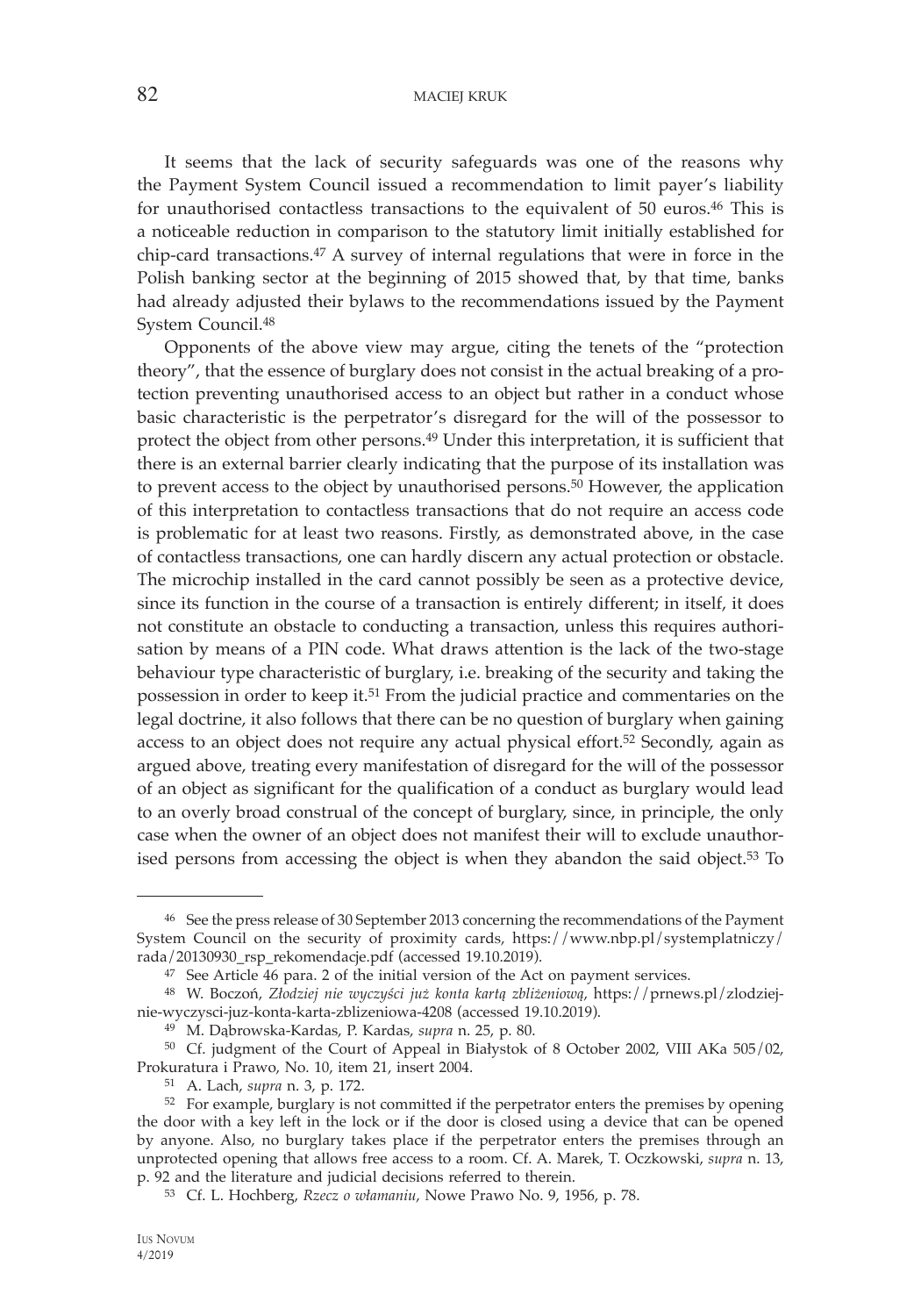give an example, the presence of the cardholder's name on a payment card cannot be reasonably considered as a manifestation of their will to set up a protection against the card being interfered with by unauthorised persons. One should agree with the standpoint that deciding on use of the card with the option of contactless payments, the holder is aware of a risk related to lack of protection of contactless transactions up to a defined amount.<sup>54</sup>

When discussing the concept of burglary, one cannot overlook the proposals recently put forward in an article by Tomasz Buchaniec,<sup>55</sup> especially considering that the Supreme Courts makes specific references to this paper in the statement of reasons for its judgment. In the paper, the author points out that, in the doctrine and judicial practice of civil law, the prevailing opinion is that funds held in a bank account are not owned by the account holder but by the bank itself. The account holder only has a claim against the bank for the return of the funds at their first request.56 As a consequence, from the point of view of civil law, the perpetrator disposes of funds owned by the bank rather than the account holder. The perpetrator's actions result in a change in the amount of claim against the bank to which the account holder is entitled.<sup>57</sup>

The adoption of the civil-law approach to the issue would have some important consequences. Firstly, the object of theft is "a moveable object belonging to another person". The scope of this term is narrower than that of the term "property" and does not include property rights, including claims.<sup>58</sup> Crucially, the damage caused to the cardholder consists precisely in the reduction of the amount of their claim against the bank. Under this approach, one can argue that, in the case at hand, the object of theft is money belonging to the bank, but this means that the identity of the victim must be changed in the description of the prohibited act.59 In this connection, it has been postulated that two aggrieved parties should be recognised: the respective natural person and the bank.<sup>60</sup> Secondly, when conducting a card transaction, the perpetrator does not take possession of the respective amount. Instead, they cause it to be transferred between bank accounts, which is much closer to the concept of unlawful disposition of property as envisaged in Article 286 § 1 of the Criminal Code than to the larceny of a moveable object.<sup>61</sup>

The central problem raised by Tomasz Buchaniec is how a legal concept should be interpreted in a situation when different branches of law are involved.<sup>62</sup> In such cases, the usual order in which the semantic directives for interpretation are applied

<sup>58</sup> *Ibid.*, p. 55.

<sup>54</sup> See the judgment of the Court of Appeal in Gdańsk, II AKa 307/18; R. Sosik, *supra* n. 3, p. 125.

<sup>55</sup> T. Buchaniec, Nieuprawnione posłużenie się cudzą kartą płatniczą w celu realizacji płatności *w technologii zbliżeniowej – problematyka subsumpcji zachowania sprawcy pod właściwy przepis ustawy karnej*, Przegląd Naukowo-Metodyczny No. 2 (31), 2016, pp. 51–62.

<sup>56</sup> A. Kawulski, *Prawo bankowe – komentarz*, Warszawa 2013, pp. 263–268.

<sup>57</sup> T. Buchaniec, *supra* n. 51, p. 54.

<sup>59</sup> *Ibid*. 60 M. Wiśniewski, M. Żukowska, *supra* n. 29, p. 73.

<sup>61</sup> T. Buchaniec, *supra* n. 51, p. 56.

<sup>62</sup> This happens when a concept developed within the doctrine of a different branch of law is used for the purposes of the criminal law. Cf. S. Żółtek, *supra* n. 1, p. 394 et seq.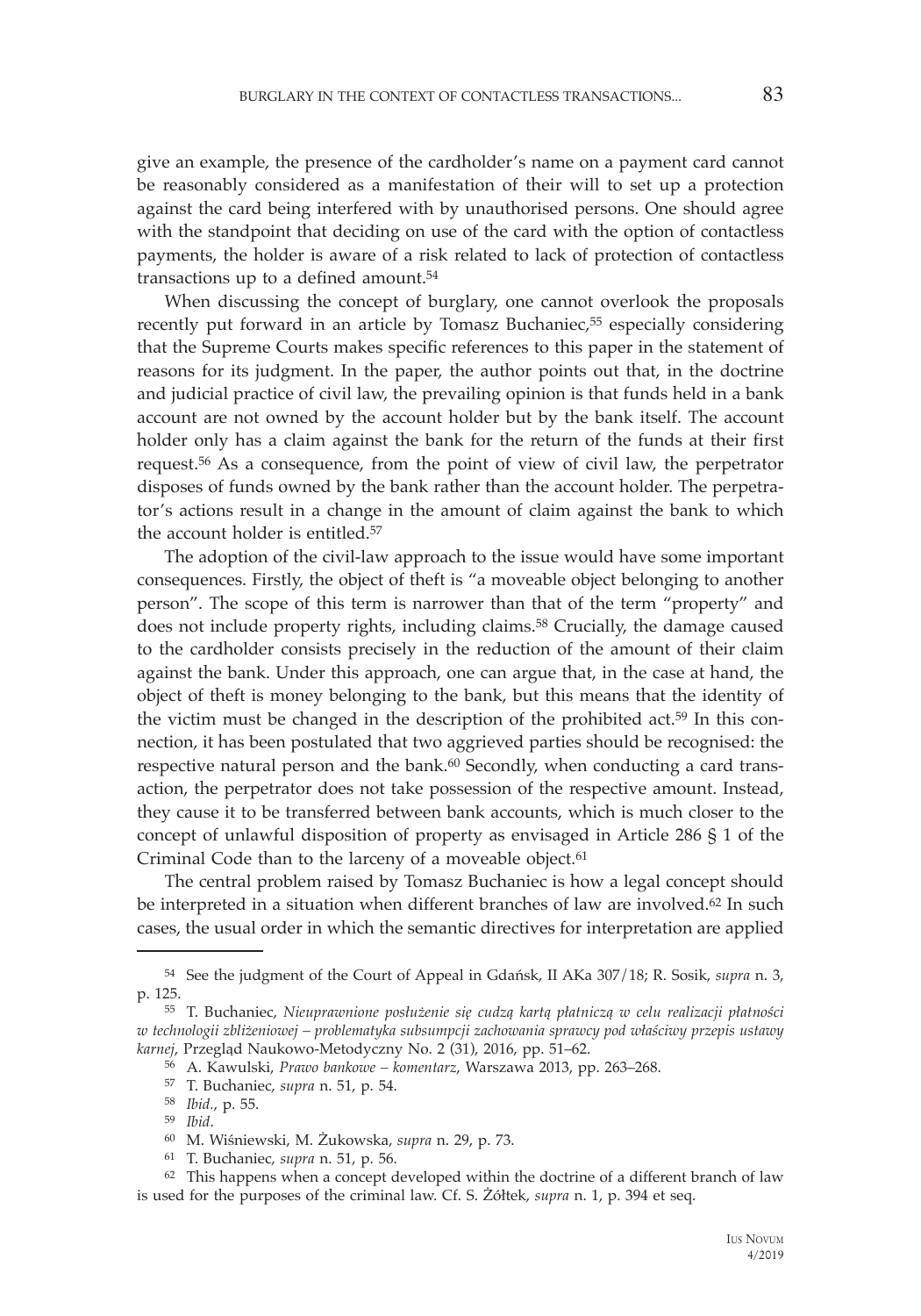is modified.63 As rightly pointed out in literature, from the perspective of criminal law, the key task in this situation is to determine the protected legal interest and to choose the interpretation that would result in its best possible protection.<sup>64</sup>

With reference to the above arguments, the Supreme Court does not consider it appropriate to adopt the civil-law approach to the institution of a bank account, under which an unauthorised contactless transaction conducted with another person's payment card constitutes a cashless settlement that results in a change in the amount of the account holder's claim against their bank.65 The position taken by the Supreme Court is expressed in the following passage: "for, irrespective of who it is who ultimately suffers a loss as a result of an unauthorised use of a payment card – which matter is resolved by separate regulations and over which the perpetrator has no influence and, presumably, of which he is not aware – it is indisputable that, by making a payment with a stolen card, the perpetrator causes a reduction of assets in the cardholder's account. What essentially happens is that the perpetrator breaks through electronic security safeguards and commits a larceny of property in the form of funds stored in the bank's computer system; even though the perpetrator does not take physical possession of the funds, he receives their equivalent in the form of goods or services."

The standpoint taken by the Supreme Court is quite uncontroversial. The transplantation of the institution of a bank account as developed for the purposes of transactions conducted under civil law would be of little use for the purposes of criminal law. What is relevant to criminal law is that an illicit transaction is conducted with a payment card to which the perpetrator has gained unauthorised access, resulting in the reduction of funds in the cardholder's bank account. Treating this situation as an unauthorised disposition of the cardholder's claim against their bank would only entail unnecessary complications. The relations between an account holder and the respective financial institution are governed by separate regulations, and in particular, by the contract concluded between these parties. As such, these relations lie outside the domain of criminal law. While it is advisable that legal concepts should be treated identically in all the branches of law,<sup>66</sup> in this particular case, the discrepancy between civil and criminal law seems well justified.

#### 3. CONCLUSIONS

When considering how the construal of the offence under Article 279 §1 of the Criminal Code has evolved in judicial practice over the years, one cannot resist the impression that the meaning of the term "burglary" has been expanding in a way

<sup>63</sup> Cf. P. Wiatrowski, *Dyrektywy wykładni prawa karnego materialnego w judykaturze Sądu* 

<sup>&</sup>lt;sup>64</sup> S. Żółtek, *supra* n. 1, p. 395. Compare also comments of the Supreme Court in the judgment of 29 August 2012, V KK 419/11, OSNKW 2012, No. 12, item 133.

<sup>65</sup> Cf. M. Porzycki, *Komentarz do art. 63*, [in:] F. Zoll (ed.), *Prawo bankowe. Komentarz*, Vol. I, Kraków 2005, p. 554.

<sup>66</sup> S. Żółtek, *supra* n. 1, pp. 394–397.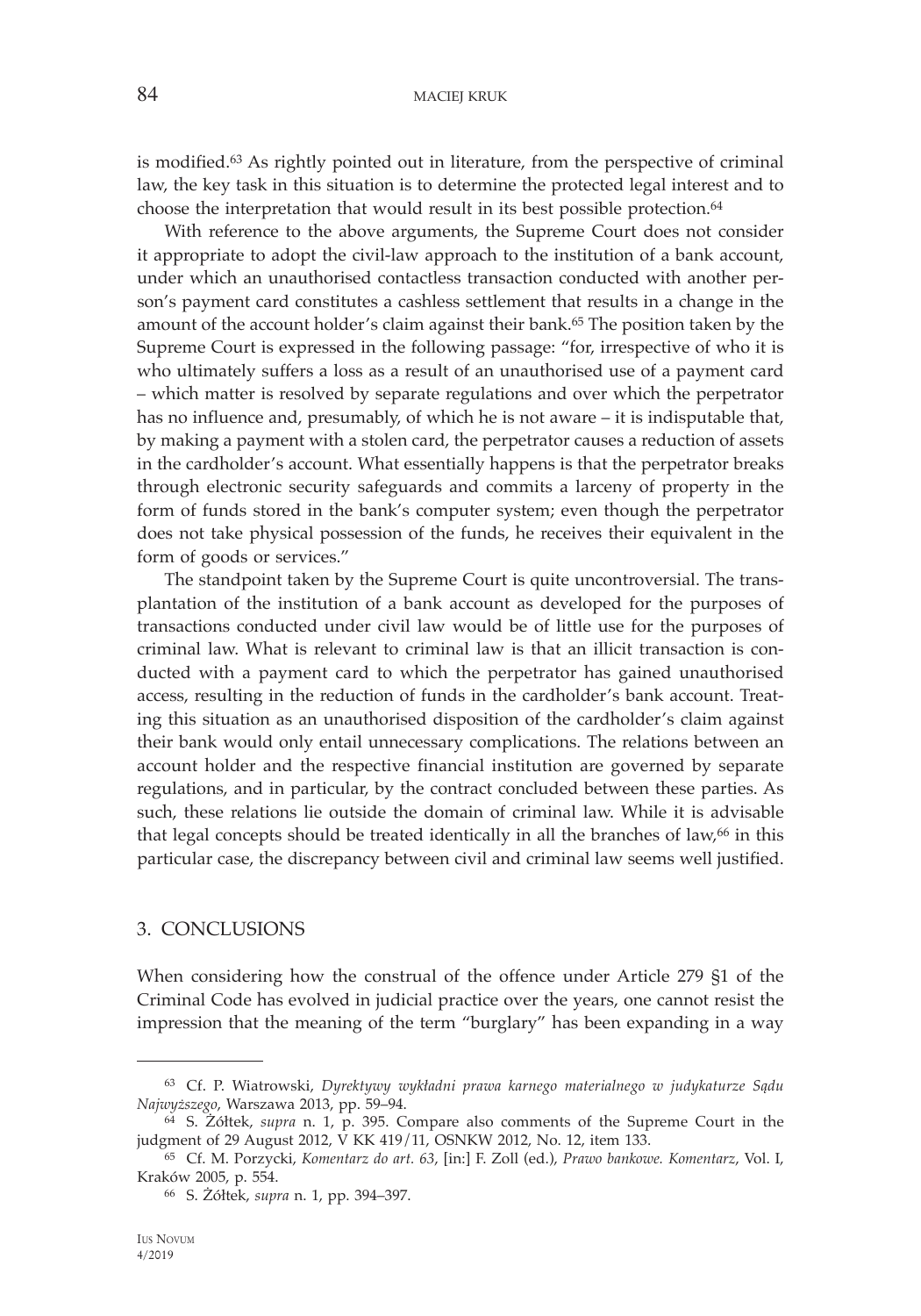comparable to the snowball effect. With each passing decade, the initially narrow term has been broadened to cover an increasing variety of factual situations. Of course, this does not in itself mean that judicial practice has taken a wrong track. In fact, this strategy can often be seen as desirable and necessary in view of the unceasing effort of the law to keep pace with the changing reality. It would seem that the only rational recommendation that can be made in this respect is for the judicature to avoid unwarranted generalisations and to treat matters on an *ad casum* basis. This was indeed the intended purpose of the discussion presented in this paper.

Beyond doubt, the issue of the legal classification of crimes related to the use of payment cards is very challenging. This is evidenced by the fact that, in the current legal framework, depending on the circumstances of an offence (e.g. the involvement of a merchant, the way in which a transaction is authenticated, the type of electronic security used), it may contain the components of three or, if one includes common theft, even four legally defined crimes.67 Moreover, reliable assessment of the perpetrator's behaviour requires technical knowledge pertaining to the functioning of payment cards. It is indisputable that there is a need for legislation that would specifically target crimes committed with the use of payments cards. This postulate has been repeatedly voiced in the doctrine<sup>68</sup> and would probably also find support from the Supreme Court, given the arguments presented in the statement of reasons for its judgment. The Supreme Court, faced with the difficult task of adapting the text of the law to the current social practice, decided to continue the gradual broadening of the meaning of the term "burglary" as used in the criminal law by judgment that the constituent elements of the crime under Article 279 §1 of the Criminal Code are present in an unlawful performance of a contactless transaction that does not require a PIN code.

However, as follows from the analysis conducted in the previous sections, the fact that an access code is not required for a contactless transaction means that the offence does not exhibit one of the two constituent elements of the concept of burglary as defined in the criminal law doctrine: namely, the requirement that a security device be breached in order to gain access to property. The Supreme Court, assuming that the function of a security device is performed by the microprocessor, focuses on the identity of the perpetrator's purpose and mode of operation in unlawful card transactions executed with and without the use of a PIN code, and concludes that the difference between the two situations does not affect the legal qualification of the offence.69 I believe that this reasoning is erroneous. It stems from a misapprehension of the function performed by the microprocessor in the

 $67$  Namely, the crimes provided for in Articles 278  $\S1$ , 279  $\S1$ , 286  $\S1$ , and 287  $\S1$  of the Criminal Code. Cf. P. Opitek, *supra* n. 9, pp. 88–105; M. Wiśniewski, M. Żukowska, *supra* n. 29, pp. 72–74. The discrepancies in the legal classification of unauthorised use of payment cards for contactless transactions in the case law are indicated by R. Sosik, *supra* n. 3, p. 124.

<sup>68</sup> Thus also in Z. Kukuła, *supra* n. 3, p. 159. For an opposing opinion, see M. Wiśniewski, M. Żukowska, *supra* n. 29*,* p. 75. It is worth pointing out, however, that their conclusions concern the provisions of Article 279 §1 of the Criminal Code; the authors suggest that an unauthorised contactless transaction performed using a payment card should be qualified as a crime under Article 278 §1 of the Criminal Code.

<sup>69</sup> Thus in the approving gloss by S. Łagodziński, *supra* n. 3.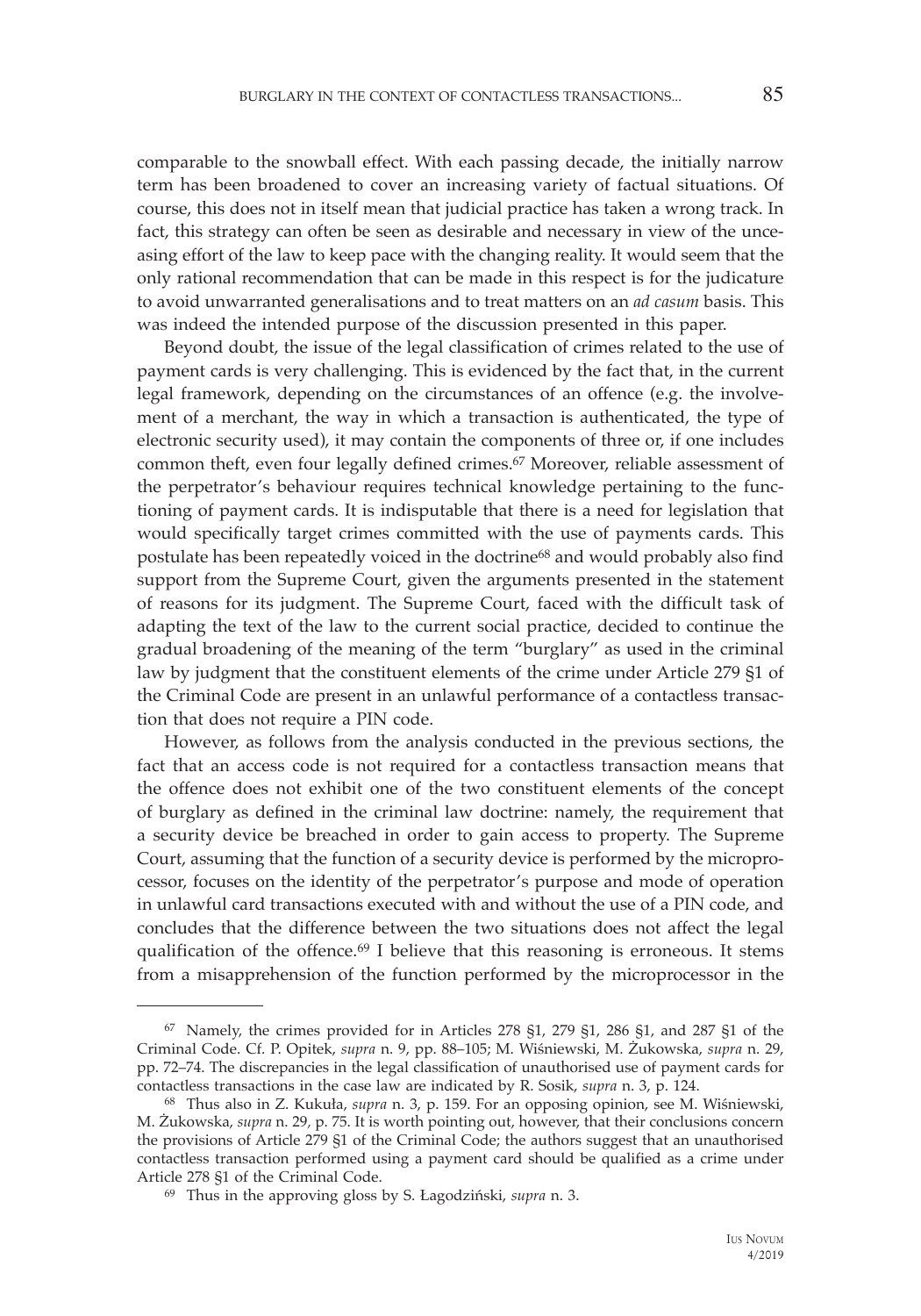## 86 MACIEJ KRUK

process of a card transaction and from the failure to recognise that an access code is the only actual security feature protecting the card holder from theft as a result of an unauthorised use of their payment card. As it can be seen, an apparently insignificant technical point can be of great importance for the legal qualification of prohibited acts involving new technologies. This is particularly relevant in criminal law, which by its very nature requires that similar but not identical situations be carefully differentiated.

In the case handled by the Supreme Court, a particular interpretative conclusion led to the qualification of a prohibited act as a qualified criminal offence. When discussing why the punishment for burglary should be harsher than that for common theft, a number of factors are usually cited, such as: fragrant disrespect for another person's property, intensified manifestation of ill will on the part of the perpetrator, and greater audacity of the crime.<sup>70</sup> If these arguments are considered in the context of a contactless transaction, it becomes clear why, in the course of decades, the legal doctrine and judicial practice have developed an interpretation of the concept of burglary which requires that the perpetrator break at least a minimum security measure that can be considered as a manifestation of the possessor's will to protect their property from being accessed by third parties.71

Another issue to be considered in this connection is whether the adopted solution is compatible with the principle *nullum crimen sine lege certa*. It is especially doubtful whether, from the point of view of a potential perpetrator, the statutory set of constituent elements of the prohibited act can be unambiguously inferred. That is to say, it is not clear whether the perpetrator of an unauthorised contactless payment can unambiguously determine whether their conduct bears the constituent elements of burglary. The problem, therefore, lies with the differentiating function of the principle of legal certainty that makes it possible to distinguish between different types of prohibited acts.72 The existing divergence in how cases of this kind are handled in the judicial practice of lower-instance courts may serve as proof of the existence of uncertainties in this regard.

Finally, it should be pointed out that the rejection of the view that a security safeguard is overridden in the course of an illicit contactless transaction necessarily means that the matter must be governed by the legislation on minor offences. The material value of damage resulting from a contactless transaction cannot possibly run to an amount that would allow the offence to be classified as theft and, therefore, as a crime (Article 278 §1 of the Criminal Code), unless the act is of a continuous nature.73

<sup>70</sup> Cf. P. Nowak, *supra* n. 15, p. 95 and references therein. 71 As regards the consequences of treating burglary as a qualified crime, see also the apt remarks by T. Dukiet-Nagórska in: T. Dukiet-Nagórska, *supra* n. 14, pp. 83–85.

<sup>72</sup> Cf. T. Sroka, *Komentarz do art. 42 ust. 1*, [in:] M. Safjan, L. Bosek (eds), *Konstytucja RP*, Vol. I: *Komentarz. Art. 1–86*, Warszawa 2016, pp. 1033–1034.

<sup>73</sup> Compare, however, the discussion by Arkadiusz Lach, who argues that after the Act of 23 March 2017 amending the Act: Criminal Code and some other acts, Dz.U. 2017, item 768, was adopted one can assume that the provision applicable to classify the larceny of financial means stored on a bank account is Article 278 § 1 Criminal Code, irrespective of the amount of damage caused; see A. Lach, *supra* n. 3, pp. 172–174.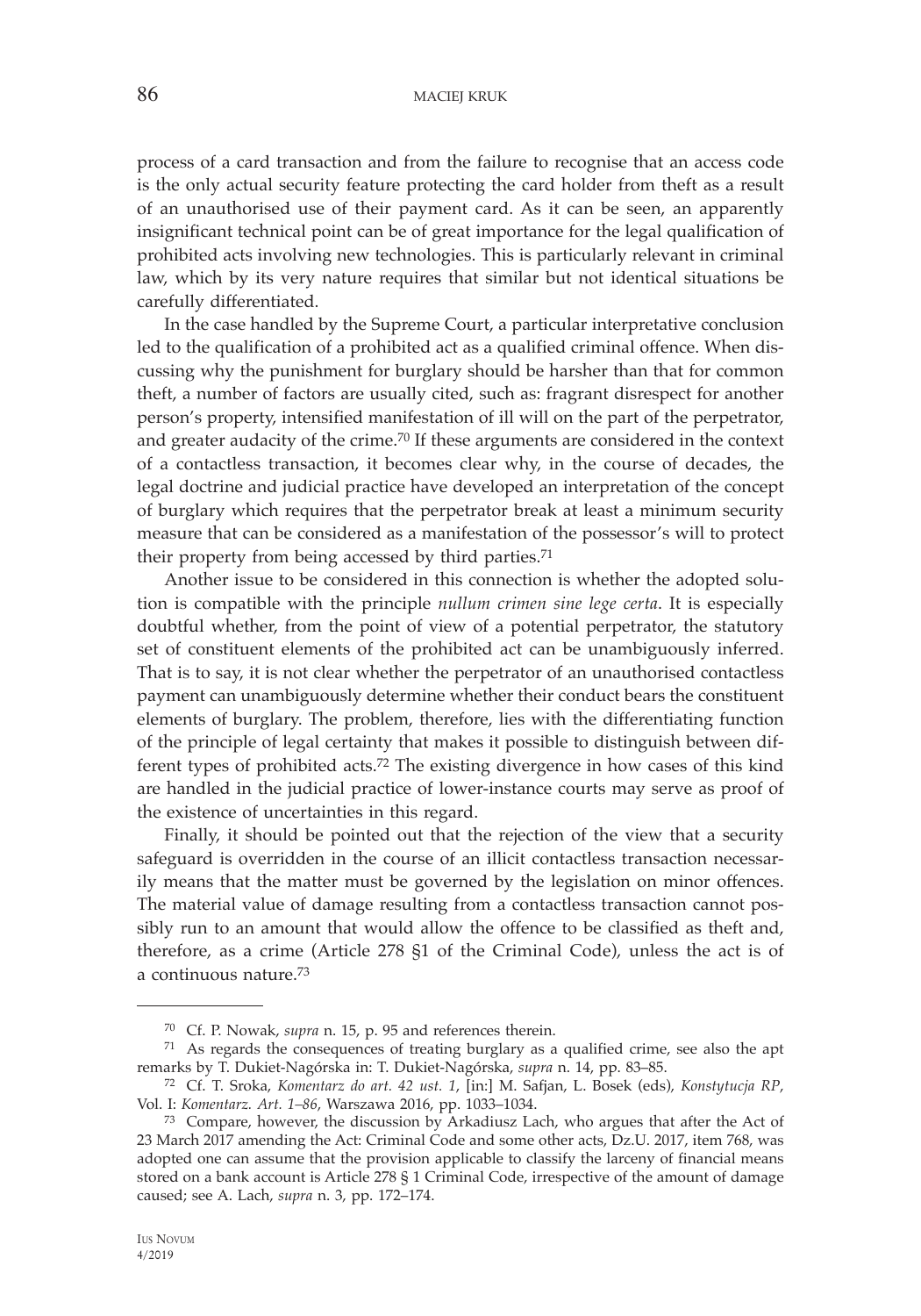The uncertainties revealed by the above analysis are so considerable that there is clearly an urgent need for a legislative intervention in this area of law. The existing state of law, especially in the face of the case law discrepancies, creates a highly undesirable situation of legal uncertainty. An additional argument for this need may be the fact that already after the said judgment was issued, the Court of Appeal in Gdańsk in the quoted judgment of 27 November 2018, II AKa 307/18, adopted a different stand that the Supreme Court with respect to the classification of the contactless payment as burglary.

#### BIBLIOGRAPHY

- Blikowska J., *Zadłużenie offline kartą płatniczą. Na koncie może powstać debet*, http://www.rp.pl/ Jak-zarzadzac-wydatkami/310029982-Zadluzenie-offline-karta-platnicza-Na-koncie-mozepowstac-debet.html (accessed 23.10.2017).
- Boczoń W., *Złodziej nie wyczyści już konta kartą zbliżeniową*, http://prnews.pl/zlodziej-niewyczysci-juz-konta-karta-zblizeniowa-4208 (accessed 23.10.2017).
- Bożyczko Z., *Kradzież z włamaniem w świetle doktryny i orzecznictwa sądów polskich*, Nowe Prawo No. 7–8, 1967.
- Bożyczko Z., *Kradzież z włamaniem i jej sprawca*, Warszawa 1970.
- Buchaniec T., Nieuprawnione posłużenie się cudzą kartą płatniczą w celu realizacji płatności w tech*nologii zbliżeniowej – problematyka subsumpcji zachowania sprawcy pod właściwy przepis ustawy karnej*, Przegląd Naukowo-Metodyczny No. 2 (31) 2016.
- Dąbrowska-Kardas M., Kardas P., *Komentarz do art. 279*, [in:] A. Zoll (ed.), *Kodeks karny. Część szczególna*, Vol. III: *Komentarz do art. 278–363*, 4th edn, Warszawa 2016.
- Dukiet-Nagórska T., *Kradzież z włamaniem*, Nowe Prawo No. 10–12, 1981.

Gizbert-Studnicki T., *Język prawny z perspektywy socjolingwistycznej*, Warszawa/Kraków 1986.

- Gutekunst W., *O położeniu przedmiotu wykonawczego kradzieży z włamaniem*, Nowe Prawo No. 11–12, 1956.
- Hochberg L., *Rzecz o włamaniu*, Nowe Prawo No. 9, 1956.
- Kardas P., *Oszustwo komputerowe w kodeksie karnym*, Przegląd Sądowy No. 11–12, 2000.
- Kardas P., Satko J., *Przestępstwa przeciwko mieniu. Przegląd problematyki. Orzecznictwo (SN 1918– 2000). Piśmiennictwo*, Kraków 2002.
- Kawulski A., *Prawo bankowe komentarz*, Warszawa 2013.
- Kędziora R., *Charakter prawny kart płatniczych w prawie karnym*, Prokuratura i Prawo No. 12, 2011.
- *Komunikat prasowy dotyczący rekomendacji Rady ds. Systemu Płatniczego w zakresie bezpieczeństwa kart zbliżeniowych z dnia 30 września 2013 r*., https://www.nbp.pl/systemplatniczy/ rada/20130930\_rsp\_rekomendacje.pdf (accessed 23.10.2017).
- Krakowiak D., *Płatność zbliżeniowa a kradzież z włamaniem. Glosa do wyroku SN z 22 marca 2017 r., III KK 349/16*, LEX/el. 2017.
- Kukuła Z., *Dokonanie płatności skradzioną kartą bankomatową. Glosa do wyroku Sądu Najwyższego z 22.03.2017 r., III KK 349/1*, Przegląd Sądowy No. 7–8, 2018.
- Lach A.*, Glosa do wyroku Sądu Najwyższego z dnia 22 marca 2017 r., sygn. III KK 349/161*, Prokuratura i Prawo No. 5, 2018.
- Łagodziński S., *Glosa do wyroku SN z 22 marca 2017 r., III KK 349/16*, Palestra No. 9, 2018. Malinowski A., *Polski język prawny. Wybrane zagadnienia*, Warszawa 2006.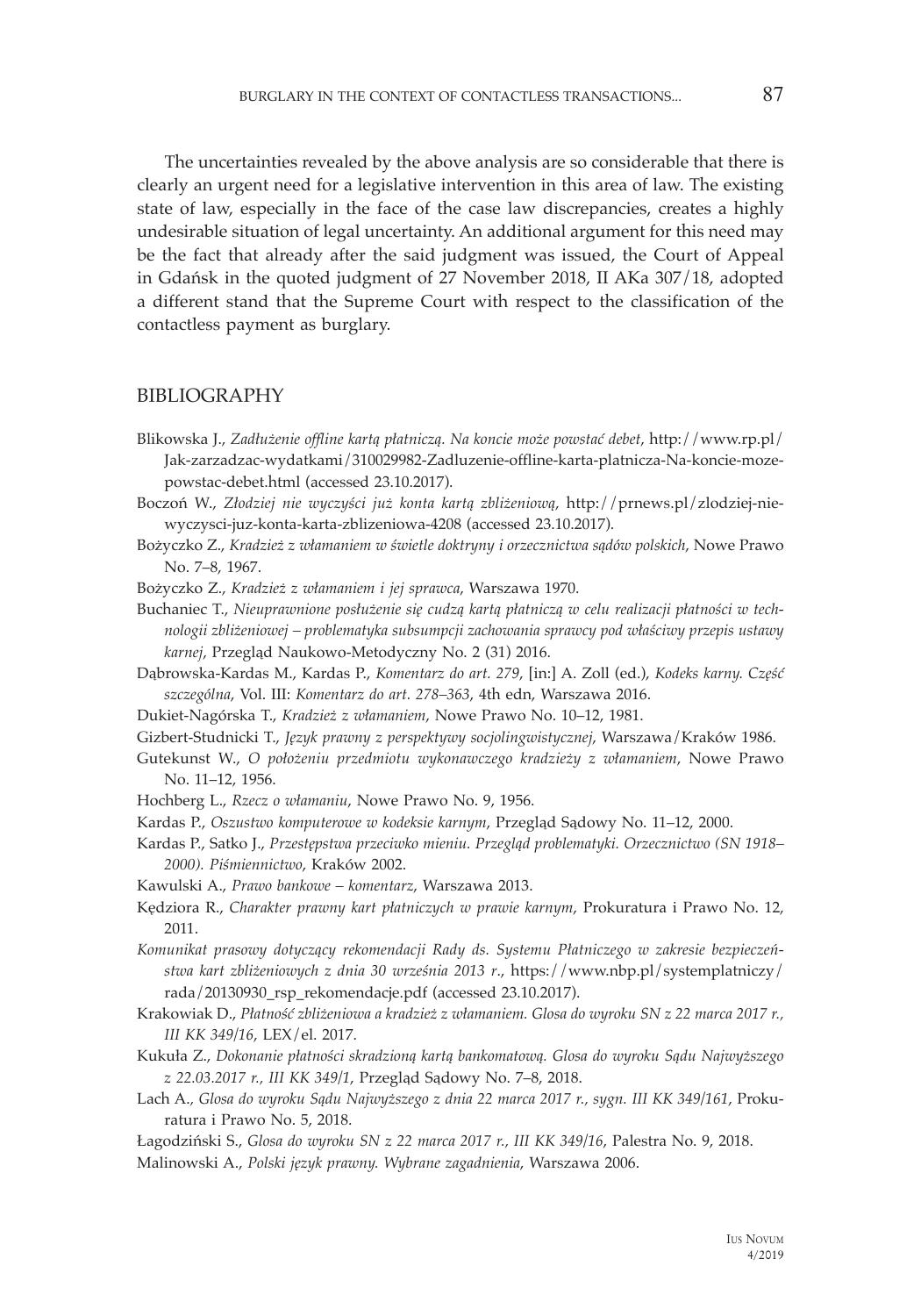- Marek A., Oczkowski T., *Kradzież z włamaniem*, [in:] R. Zawłocki (ed.), *System Prawa Karnego*, Vol. 9: *Przestępstwa przeciwko mieniu i gospodarcze*, Warszawa 2015.
- Matczak M., *Why Judicial Formalism is Incompatible with the Rule of Law*, Jurisprudence and Legal Philosophy eJournal, Vol. 8, Issue 66, August 2016.
- Nasuszny P., *Treść i zakres pojęcia włamania jako okoliczności kwalifikującej przestępstwo kradzieży podstawowej w ujęciu doktryny i orzecznictwa sądowego*, [in:] L. Bogunia (ed.), *Nowa kodyfikacja prawa karnego*, Vol. XIII, Wrocław 2003.
- Nowak P., *Wykładnia znamienia "włamanie" na gruncie art. 279 § 1 Kodeksu karnego*, Palestra No. 7–8, 2013.
- Oczkowski T., *Komentarz do art. 279*, [in:] R.A. Stefański (ed.), *Kodeks karny. Komentarz*, 3rd edn, Warszawa 2017.
- Opitek P., *Kwalifikacja prawna przestępstw związanych z transakcjami kartą płatniczą*, Prokuratura i Prawo No. 2, 2017.
- Pieńkos J., *Podstawy juryslingwistyki. Język w prawie prawo w języku*, Warszawa 1999.
- Pleńska D., *Glosa do uchwały SN z 3.12.1966 r., VI KZP 42/66*, OSPiKA 1968, No. 2.
- Porzycki M., *Komentarz do art. 63*, [in:] F. Zoll (ed.), *Prawo bankowe. Komentarz*, Vol. I, Kraków 2005.
- *Słownik języka polskiego PWN*, online version, www.sjp.pwn.pl (accessed 23.10.2017).
- Sosik R., *Wykorzystanie skradzionej karty płatniczej do wykonania płatności zbliżeniowych. Glosa do wyroku SN z dnia 22 marca 2017 r., III KK 349/16*, Glosa No. 2, 2018.
- Sroka T., *Komentarz do art. 42 ust. 1*, [in:] M. Safjan, L. Bosek (eds), *Konstytucja RP*, Vol. I: *Komentarz. Art. 1–86*, Warszawa 2016.
- Wiatrowski P., *Dyrektywy wykładni prawa karnego materialnego w judykaturze Sądu Najwyższego*, Warszawa 2013.
- Wilk L., *Komentarz do art. 279*, [in:] M. Królikowski, R. Zawłocki (eds), *Kodeks karny. Część szczególna*, Vol. II: *Komentarz. Art. 222–316*, Warszawa 2017.
- Wiśniewski M., Żukowska M., *Współczesne problemy rozumienia pojęcia "włamania" na gruncie przepisu art. 279 § 1 k.k*., Studia Prawnicze i Administracyjne No. 19 (1), 2017.
- Wróblewski J., *Kradzież z włamaniem. Z zagadnień rozumienia tekstów prawnych*, Ruch Prawniczy Ekonomiczny i Społeczny No. 2, 1966.
- Żółtek S., *Znaczenie normatywne ustawowych znamion typu czynu zabronionego*, Warszawa 2017.

# BURGLARY IN THE CONTEXT OF CONTACTLESS TRANSACTIONS: COMMENTS ON THE SUPREME COURT JUDGMENT OF 22 MARCH 2017, III KK 349/16

#### Summary

The aim of this paper is to provide an analysis of the concept of burglary in the Polish criminal law, with a particular emphasis on the legal qualification of illicit contactless transactions performed using another person's payment card. The judgment of the Polish Supreme Court of 22 March 2017, III KK 349/16, has been the starting point and the basis for the analysis. According to the judgment, a payment card transaction performed by an unauthorised person using contactless technology, which does not require an access code, constitutes the crime of burglary. In the first part of this paper, the author outlines the evolution of the term "burglary" in the Polish criminal law, with an emphasis on the constituent elements of burglary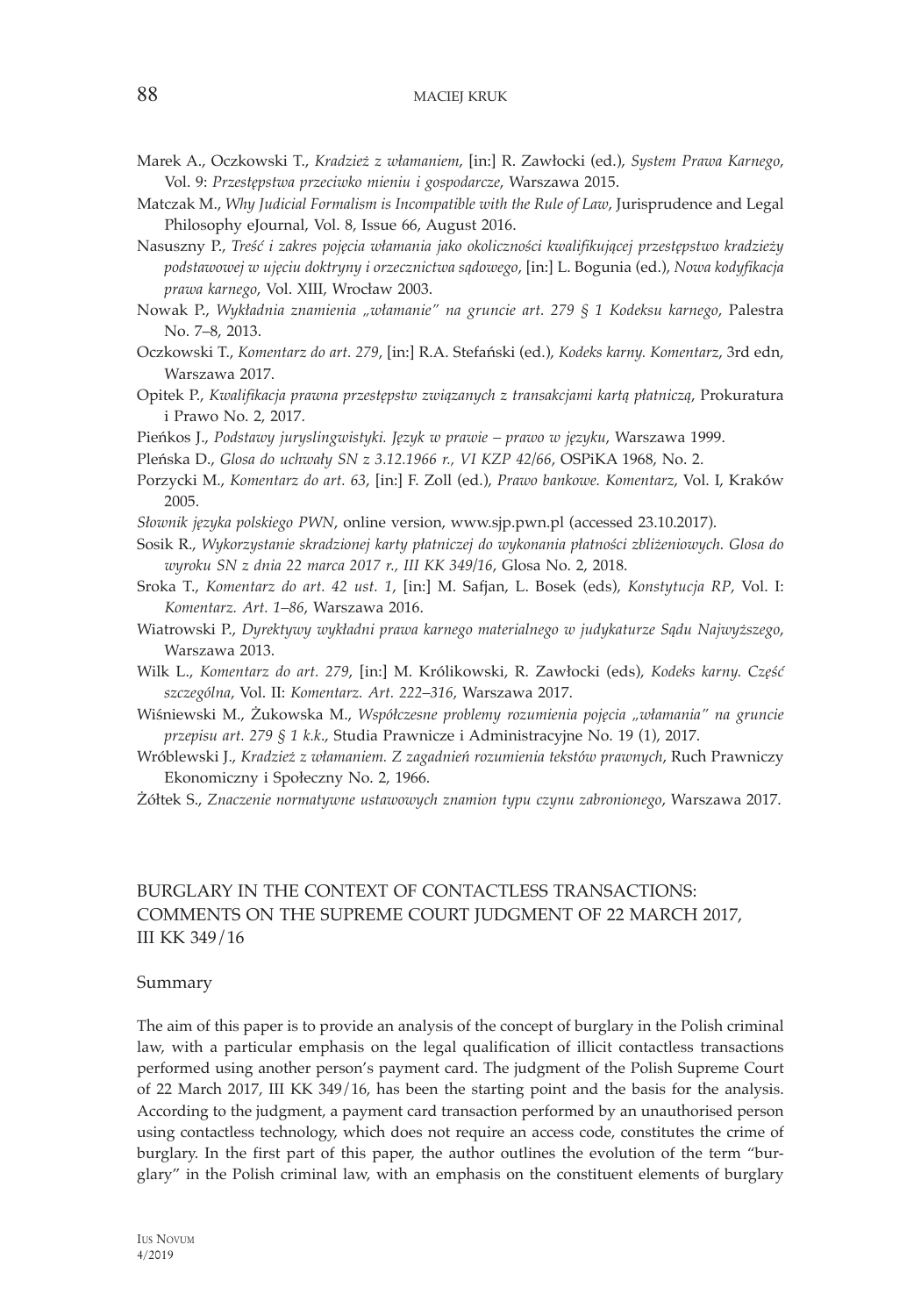as developed in judicial practice and in the criminal law doctrine. The second part is directly concerned with the court case mentioned in the title. It contains commentaries on the Supreme Court judgment based on the conclusions reached in the first part of the paper. In the final remarks, the author makes an assessment of the legal qualification adopted by the Supreme Court in its judgment. The importance of the element of burglary that consists in breaking at least a minimum protection when committing the crime is emphasized. A juxtaposition of the solution adopted by the Court with the requirements of the *nullum crimen sine lege certa* principle leads to postulating a need for legislative intervention in the matter.

Keywords: burglary, contactless payment, another person's payment card, minimum protection

# POJĘCIE "WŁAMANIE" W ŚWIETLE TRANSAKCJI ZBLIŻENIOWEJ – UWAGI NA TLE WYROKU SĄDU NAJWYŻSZEGO Z 22 MARCA 2017 R., III KK 349/16

#### Streszczenie

Artykuł ma na celu analizę pojęcia "włamanie" w polskim prawie karnym, ze szczególnym uwzględnieniem kwalifikacji prawnej nieuprawnionych transakcji zbliżeniowych cudzą kartą płatniczą. Bezpośrednią inspiracją i zarazem osią niniejszego tekstu jest wyrok Sądu Najwyższego z dnia 22 marca 2017 r., sygn. akt. III KK 349/16. Stwierdzono w nim, że zapłata kartą płatniczą przez nieuprawnionego dokonana w sposób zbliżeniowy, niewymagający podania kodu dostępu, wypełnia znamiona przestępstwa kradzieży z włamaniem. Pierwsza część artykułu zarysowuje ewolucje pojęcia "włamanie" w polskim prawie karnym, z naciskiem położonym na wypracowane przez orzecznictwo i doktrynę karnistyczną elementy konstytutywne kradzieży z włamaniem. Druga część pracy odnosi się bezpośrednio do powołanego wyroku, stanowiąc jego komentarz w świetle wniosków wyciągniętych z części pierwszej. Uwagi końcowe poddają ocenie kwalifikację prawną dokonaną przez Sąd Najwyższy w analizowanej sprawie, akcentując wagę elementu przełamania co najmniej minimalnego zabezpieczenia. Zestawienie rozwiązania przyjętego przez Sąd z wymogami zasady *nullum crimen sine lege certa* prowadzi do wyrażenia potrzeby prawnego uregulowania omawianej kwestii.

Słowa kluczowe: kradzież z włamaniem, transakcja zbliżeniowa, cudza karta płatnicza, minimalne zabezpieczenie

## EL CONCEPTO DE "FRACTURA" EN LOS PAGOS SIN CONTACTO – COMENTARIO DE LA SENTENCIA DEL TRIBUNAL SUPREMO DE 22 MARZO DE 2017, III KK 349/16

#### Resumen

El artículo tiene por objetivo el análisis del concepto "fractura" en derecho penal polaco, teniendo en cuenta la calificación legal de pagos sin contacto no autorizados, con tarjeta ajena. La sentencia del Tribunal Supremo de 22.03.2017, III KK 349/16, es inspiración directa y eje del presente artículo. En dicha sentencia se considera que el pago sin contacto con tarjeta por una persona no autorizada, que no requiera el código, cumple con los elementos del tipo de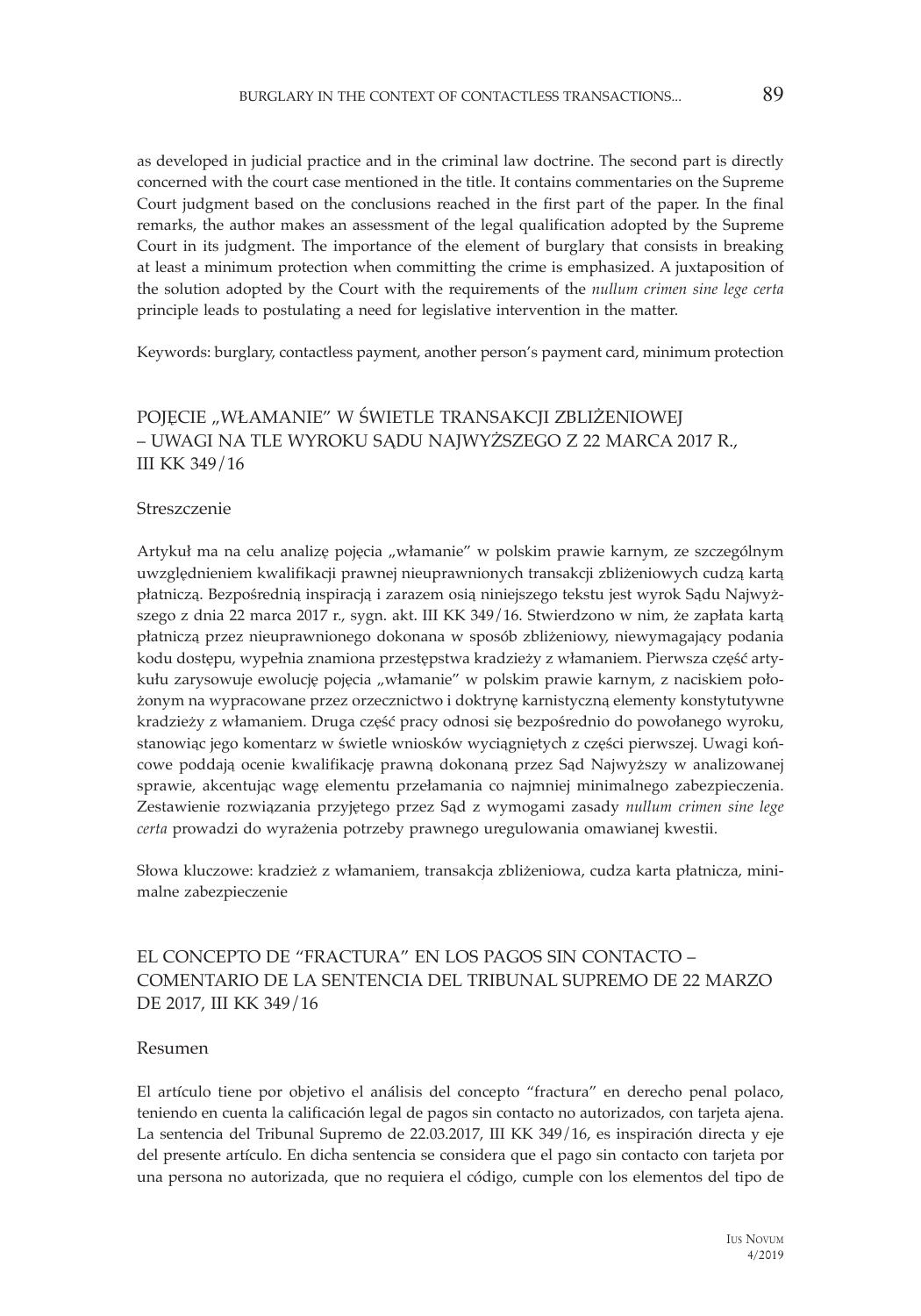robo con fractura. La primera parte del artículo presenta la evolución del concepto "fractura" en derecho penal polaco, enfocándose en los elementos constitutivos de robo con fractura considerados por la jurisprudencia y doctrina penal. La segunda parte se refiere directamente a la sentencia citada, siendo un comentario a la luz de conclusiones de la primera parte. Las consideraciones finales valoran la calificación legal efectuada por el Tribunal Supremo en el caso analizado, acentuando la importancia del elemento que consiste en romper al menos protección mínima. La comparación de la solución adoptada con los requisitos resultantes del principio *nullum crimen sine lege* en su aspecto *certa* resalta la necesidad de intervención del legislador.

Palabras claves: robo con fractura, pago sin contacto, tarjeta ajena, protección mínima

# ПОНЯТИЕ «КРАЖА СО ВЗЛОМОМ» В КОНТЕКСТЕ БЕСКОНТАКТНОЙ ТРАНЗАКЦИИ: КОММЕНТАРИИ В СВЯЗИ С ПРИГОВОРОМ ВЕРХОВНОГО СУДА ОТ 22 МАРТА 2017 ГОДА, III KK 349/16

Резюме

Целью статьи является анализ понятия «кража со взломом» в польском уголовном праве с учетом юридической квалификации несанкционированных бесконтактных транзакций с использованием чужой платежной карты. Непосредственным поводом для написания статьи и ее отправным пунктом стал приговор Верховного суда от 22 марта 2017 г., номер дела III KK 349/16. В нем утверждается, что оплата платежной картой, осуществленная неправомочным лицом бесконтактным способом, для которого не требуется код доступа, соответствует составу преступления **«**кража со взломом**»**. В первой части статьи описывается эволюция понятия **«**кража со взломом**»** в польском уголовном праве. Особое внимание уделено конститутивным элементам кражи со взломом в соответствии с судебными прецедентами и доктриной уголовного права. Вторая часть работы относится непосредственно к вышеупомянутому приговору. В ней содержатся комментарии к приговору, учитывающие выводы, сделанные в первой части. В заключение автор дает оценку юридической классификации, принятой Верховным судом по рассматриваемому делу, подчеркивая важность присутствия элемента взлома хотя бы минимального уровня защиты. Сопоставление принятого решения с требованиями, вытекающими из принципа *nullum crimen sine lege* в аспекте *certa*, приводит к выводу о необходимости законодательного урегулирования обсуждаемой проблемы.

Ключевые слова: кража со взломом, бесконтактная транзакция, чужая платежная карта, минимальный уровень защиты

# DAS KONZEPT DES "EINBRUCHS" IN BEZUG AUF KONTAKTLOSE ZAHLUNGSVORGÄNGE – ANMERKUNGEN VOR DEM HINTERGRUND DES URTEILS DES OBERSTEN GERICHTSHOFS DER REPUBLIK POLEN VOM 22. MÄRZ 2017, AKTENZEICHEN III KK 349/16

#### Zusammenfassung

Ziel dieses Artikels ist es, das Konzept des "Einbruchs" im polnischen Strafrecht, mit besonderem Augenmerk auf die rechtliche Qualifizierung unbefugter kontaktloser Zahlungsvorgänge mit einer fremden Geldkarte, einer Analyse zu unterziehen. Als direkte Anregung und Achse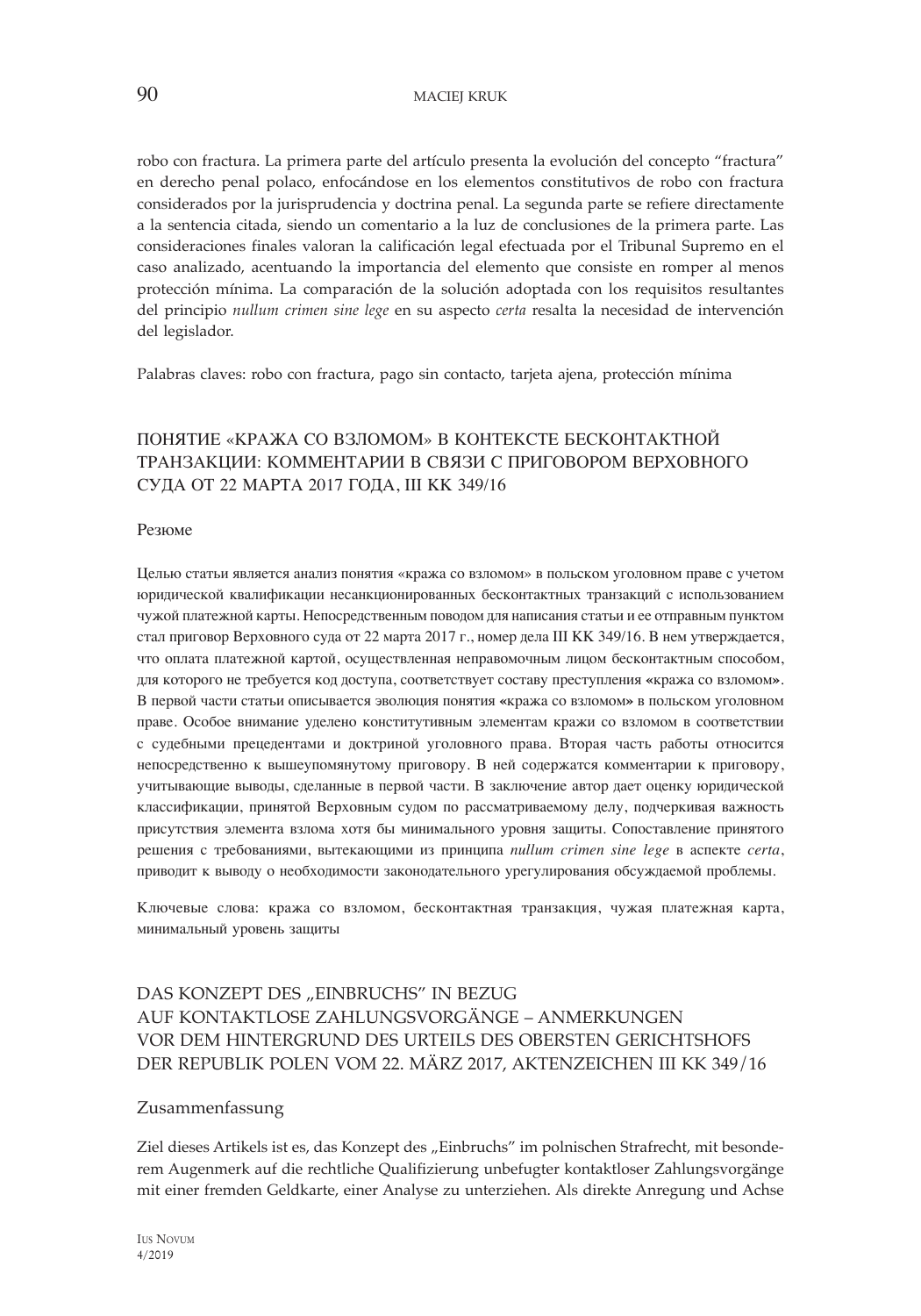des Texts diente das Urteil Sąd Najwyższy (Oberster Gerichtshof), der höchsten Instanz in Zivil- und Strafsachen in der Republik Polen vom 22.03.2017 mit dem Aktenzeichen III KK 349/16. In diesem wird festgestellt, dass die kontaktlose Kartenzahlung durch eine nicht dazu befugte Person, bei der keine Eingabe eines Zugangscodes/PIN erforderlich ist, den Tatbestand eines Diebstahls mit Einbruch erfüllt. Im ersten Teil des Artikels wird ein Überblick über die Evolution des Konzepts des "Einbruchs" im polnischen Strafrecht geliefert, wobei den von der Rechtsprechung und Strafrechtsdoktrin entwickelten konstitutiven Elemente des Diebstahls mit Einbruch besondere Beachtung geschenkt wird. Der zweite Teil der Arbeit nimmt dann direkt auf das angeführte Gerichtsurteil Bezug und kommentiert die gerichtliche Entscheidung vor dem Hintergrund der im ersten Teil gezogenen Schlüsse. In den abschließenden Bemerkungen erfolgt eine Bewertung der rechtlichen Qualifikation durch das Oberster Gerichtshof in der analysierten Strafsache, wobei das Gewicht des Elements der Überwindung von wenigstens minimalen Schutzvorkehrungen betont wird. Die Gegenüberstellung der gewählten Vorgehensweise mit den Erfordernissen des Grundsatzes *Nullum crimen sine lege* in Bezug auf den strafrechtlichen Bestimmtheitsgrundsatz *certa* (Notwendigkeit einer hinreichenden Bestimmtheit des Gesetzes) unterstreicht die Notwendigkeit, dass der Gesetzgeber in dieser Hinsicht tätig wird.

Schlüsselwörter: Diebstahl mit Einbruch, kontaktlose Zahlungsvorgang, fremde Geldkarte, Mindestschutzvorkehrung

# LA NOTION DE «L'EFFRACTION» À LA LUMIÈRE D'UNE TRANSACTION SANS CONTACT – COMMENTAIRES DANS LE CONTEXTE DE L'ARRÊT DE LA COUR SUPRÊME DU 22 MARS 2017, III KK 349/16

#### Résumé

Cet l'article vise à analyser le concept de «l'effraction» en droit pénal polonais, en mettant l'accent sur la qualification juridique des transactions sans contact non autorisées avec des cartes de paiement d'autrui. L'inspiration directe et en même temps l'axe de ce texte a été l'arrêt de la Cour suprême du 22 mars 2017, réf. n° III KK 349/16. Il indique que le paiement au moyen d'une carte de paiement par une personne non autorisée, effectué sans contact et ne nécessitant pas de code d'accès, remplit les signes d'un vol avec effraction. La première partie de l'article décrit l'évolution de la notion de «l'effraction» en droit pénal polonais, en mettant l'accent sur les éléments constitutifs du vol avec effraction développés par la jurisprudence et la doctrine pénale. La deuxième partie de l'article se réfère directement à l'arrêt cité, constituant ainsi son commentaire à la lumière des conclusions tirées de la première partie. Les remarques finales évaluent la classification juridique faite par la Cour suprême dans le cas analysé, soulignant l'importance de l'élément de rupture d'au moins la sécurité minimale. La comparaison de la solution adoptée avec les exigences découlant du principe *de nullum crimen sine lege certa* souligne la nécessité d'une intervention du législateur dans le domaine traité.

Mots-clés: vol avec effraction, transaction sans contact, carte de paiement d'autrui, sécurité minimale